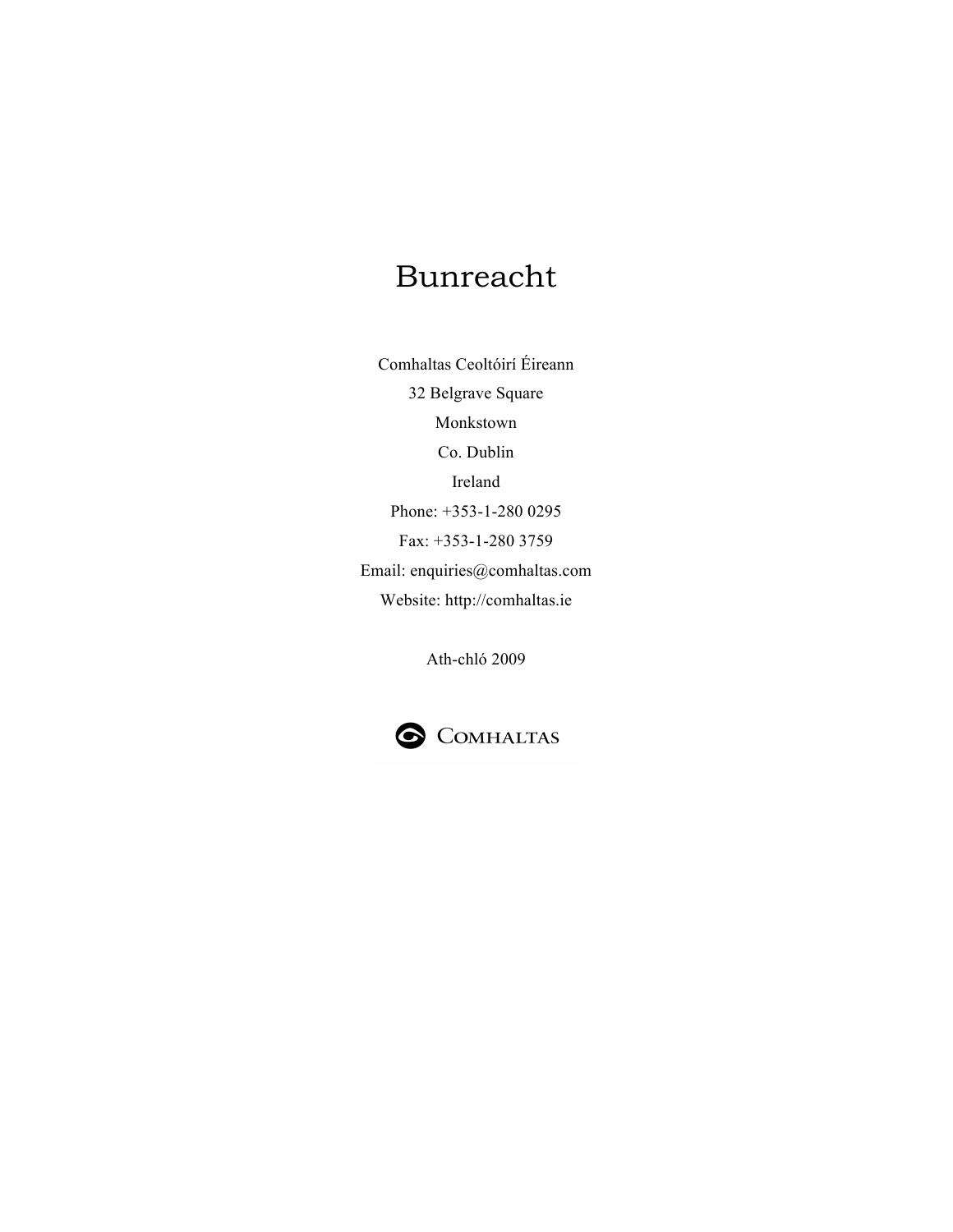# **COMHALTAS CEOLTÓIRÍ ÉIREANN**

- Comhaltas, which was founded in 1951, has today over 400 branches of the movement at home and abroad.
- Through Comhaltas, the traditional musicians, singers and dancers are organised and presented in the various events promoted by the movement.
- Each year over forty-four Fleadhanna Ceoil, competitive festivals of traditional music, are organised by Comhaltas it also organises other competitive events and festivals of an exhibition nature.
- Educational facilities have a high priority in the movement's programme, and it is through its numerous classes and courses that exponents of the native arts are given the opportunity of developing their artistic abilities in this sphere of our native culture.
- The evolution of a full and representative archive of native music and song has reached an advanced stage and this will continue to form a major part of Comhaltas policy.
- Comhaltas concerns itself with the development of an environment conducive to the Aims and Objectives of the movement this is reflected in its work in the field of radio, television, films and other areas of the communications media.
- Through publications, recordingss, sessions, concerts, céilithe and other educationalrecreational projects, the movement continues to mould our music, song, dance and language as integral and potent components of community life.
- Irish, the native language of Ireland, is afforded a special status in Comhaltas and the movement is unreservedly committed to its promotion.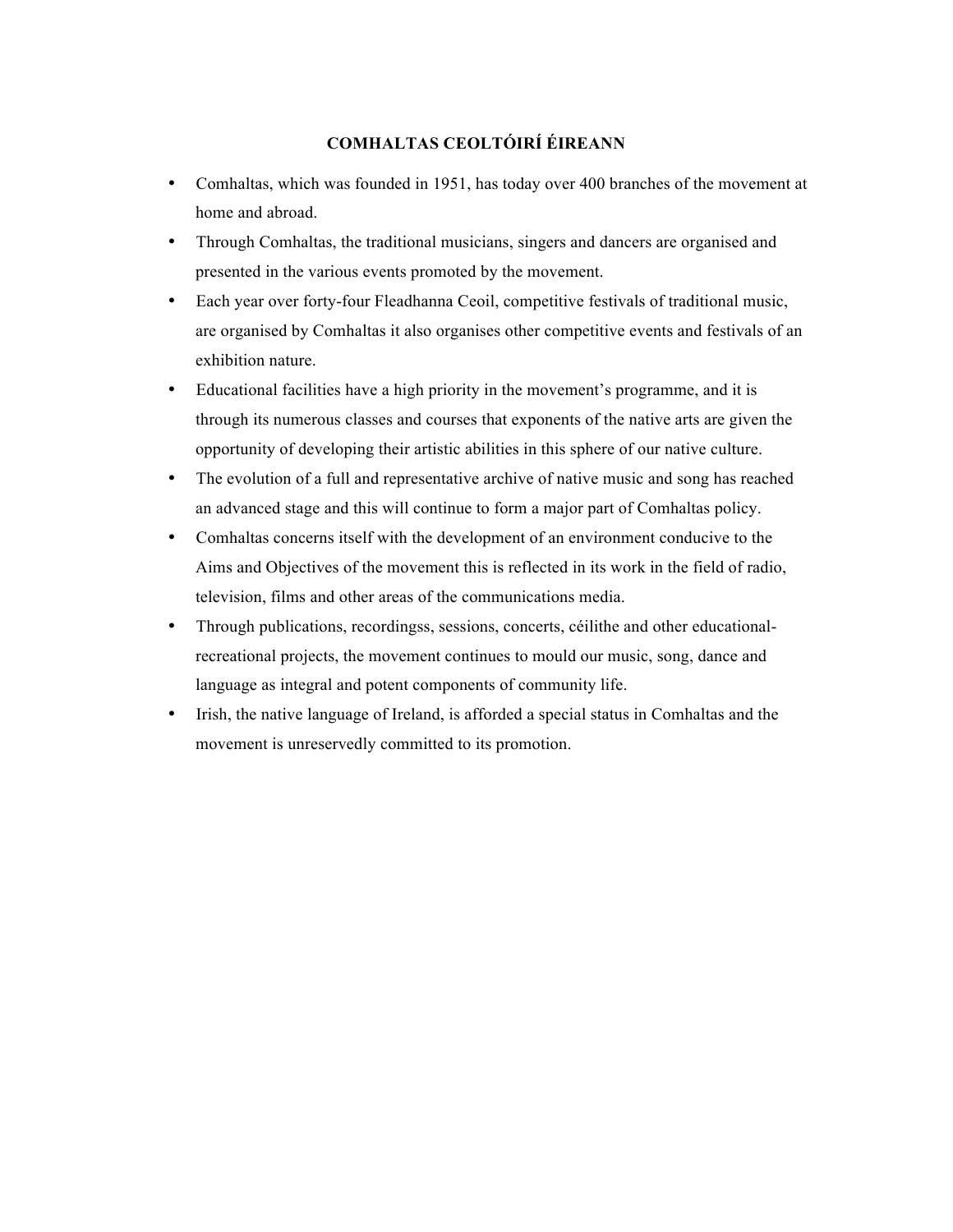# THE BRANCH

The Branch is the fundamental and most important unit of the Comhaltas movement. It is the Branch which makes it possible for our native cultural characteristics to be propagated and strengthened in the community.

The formation of a branch is a relatively simple task along the following lines and in accordance with the Bunreacht:

(a) Notify the County or Regional Board of your intention and obtain permission for same, (b) Call a meeting of all those interested in the movement and invite the County or Regional Board to send a representative

(c) Elect the required officers, collect the membership fees and make the required returns, including public liability insurance premium, to the County or Regional Board

(d) The County or Regional Board will assist the Branch in planning a programme of activities, and will generally instruct the branch on matters relating to Comhaltas

(e) After formation, the Branch will fully involve itself in County or Regional Board affairs.

*For Further information contact* Comhaltas Ceoltóirí Éireann 32 Belgrave Square, Monkstown Co. Dublin, Ireland Telephone +353-1-280 0295 Fax: +353-1-280 3759 Email: enquiries@comhaltas.com Website: http://comhaltas.ie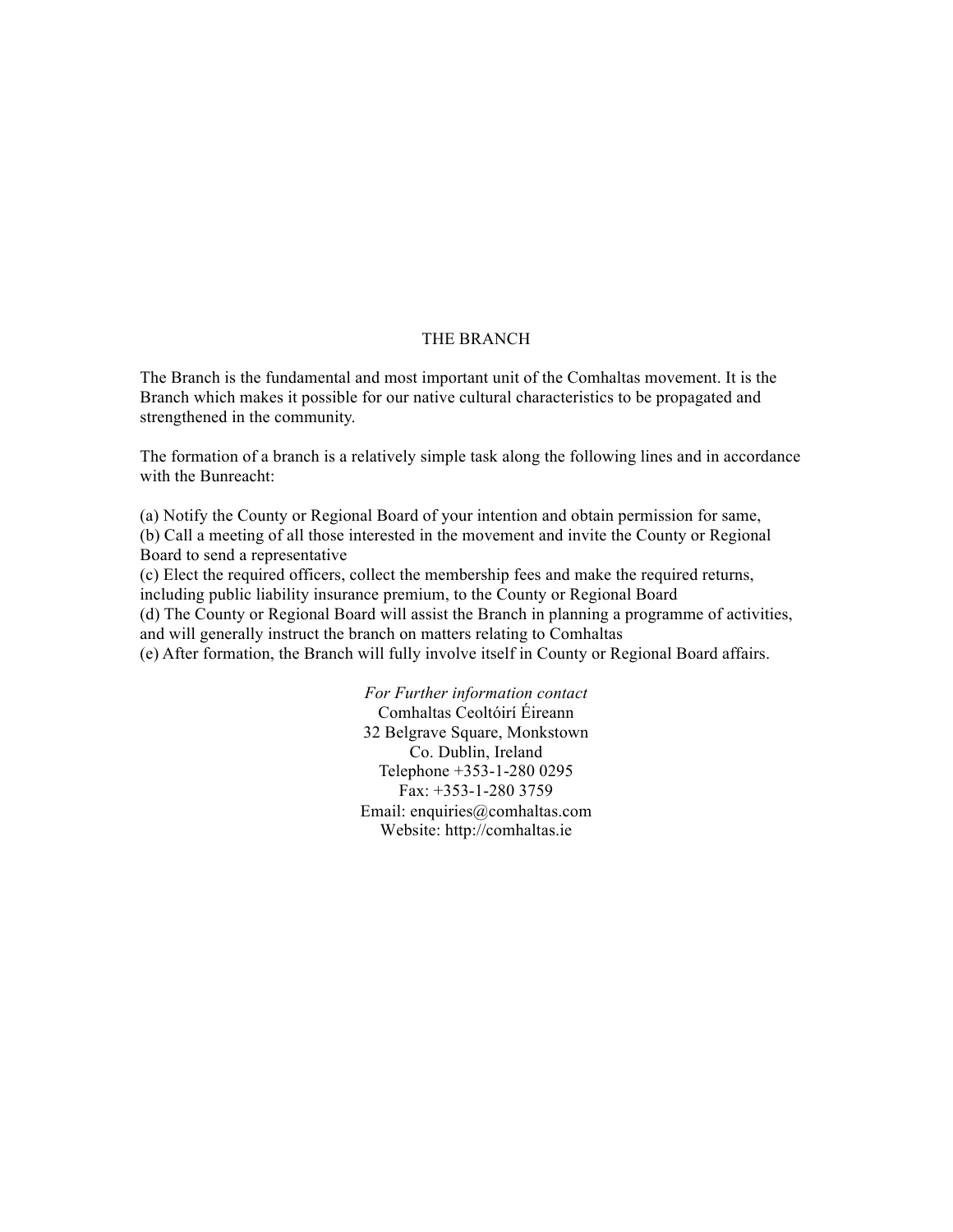

Cultúrlann na hÉireann, CCÉ's National Headquarters, is a central venue for cultural entertainment and activities, giving recognition to our national identity while developing our Irish traditions. The pioneering work of the founders of Comhaltas Ceoltóirí Éireann continues to offer inspiration to the movement today as we face the challenges of the future.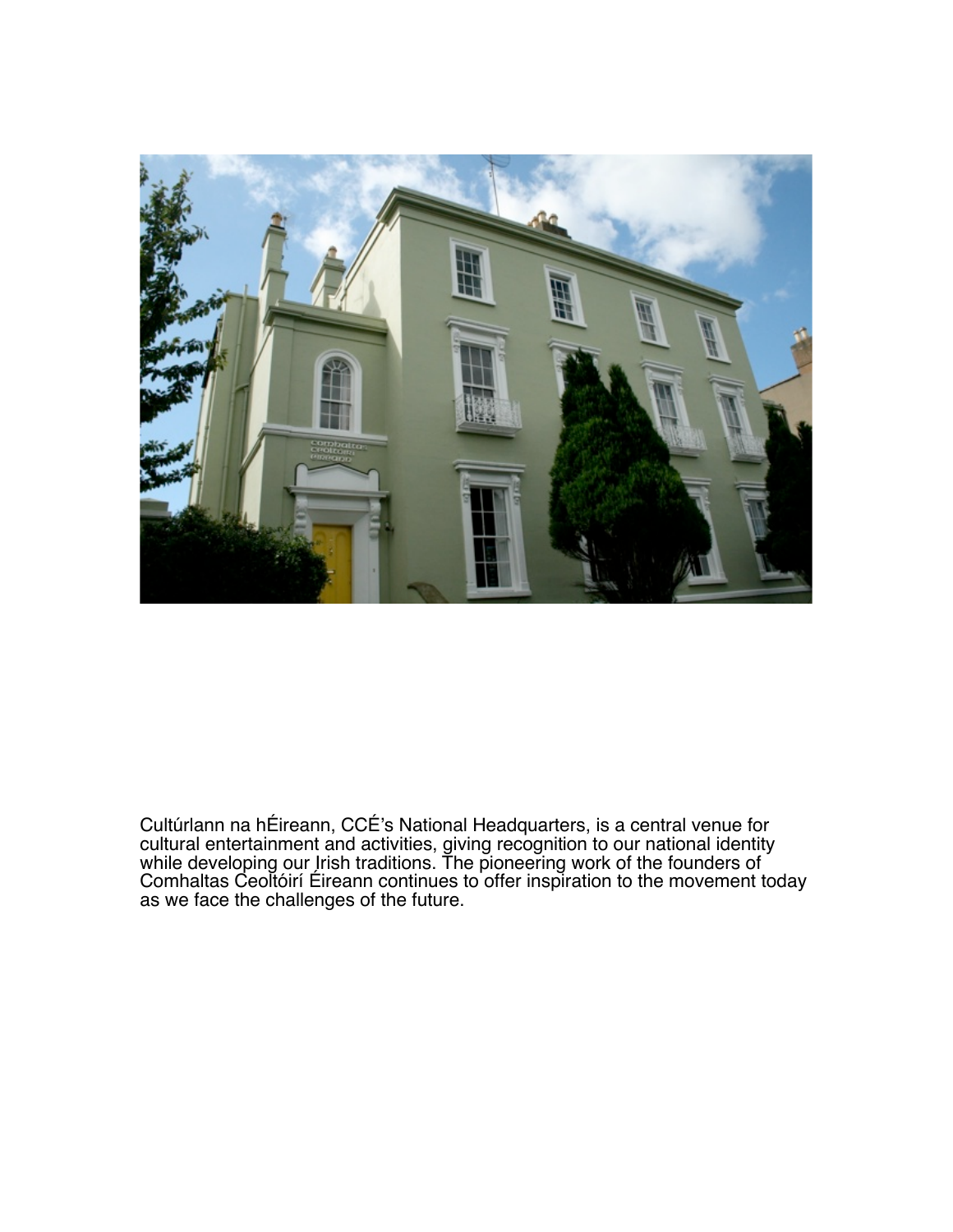# Section

- 1. General
- 2. Branches
- 3. County Boards
- 4. Provincial Councils
- 5. Central Executive Council
- 6. Trustees
- 7. Annual Congress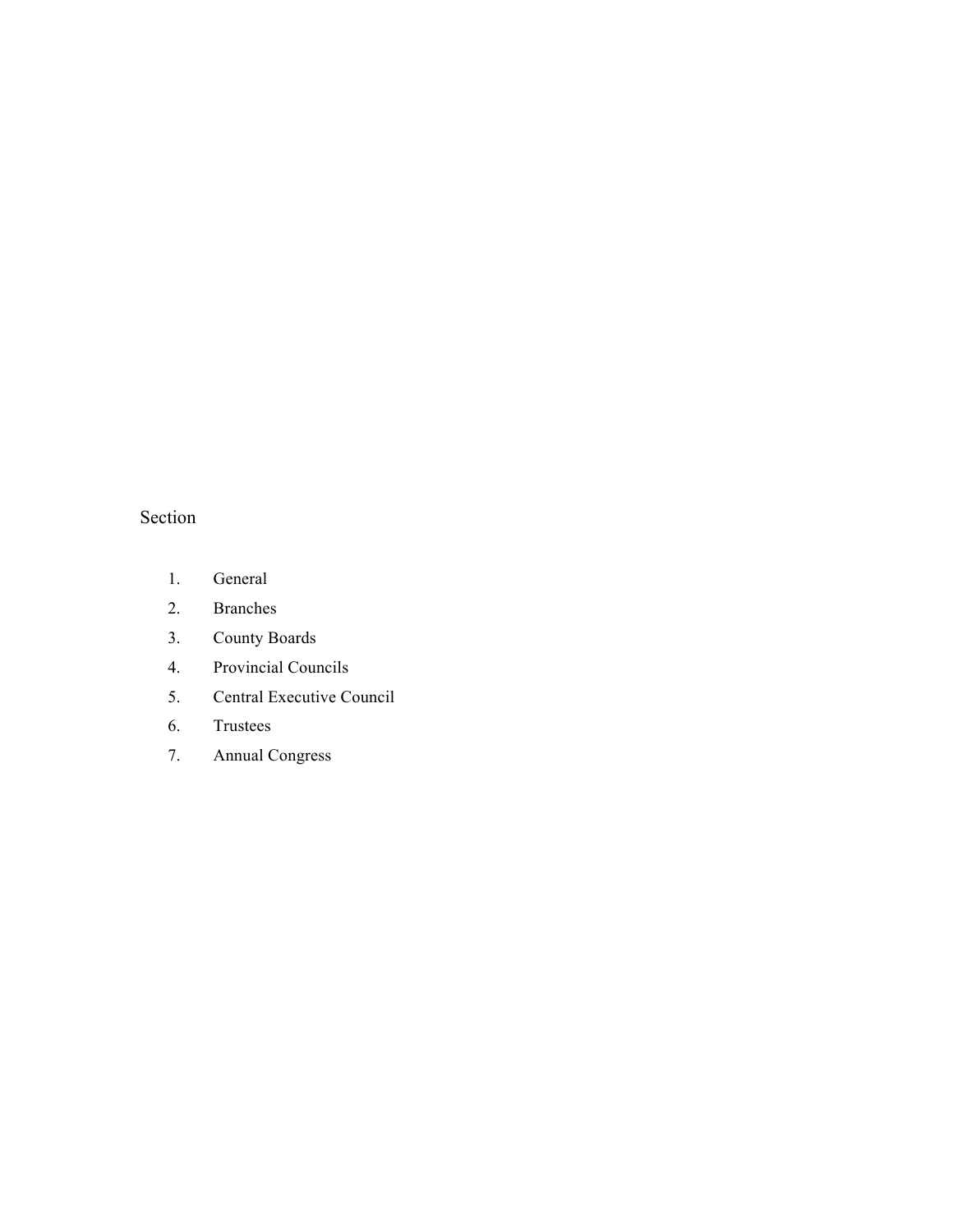# **Comhaltas Ceoltóirí Éireann**

# **Bunreacht**

**Section 1 – General**

Note 1: All references to County Boards and Officers also refer to Regional Boards and Officers in the cases of Britain and North America.

Note 2: In the case of North America, separate arrangements re date deadlines may apply, with the consent of the Ardchomhairle.

Note 3: The Ardchomhairle / Provincial Councils are authorised to deviate from the current manual membership processing procedures in order to test and implement a prototype automated Comhaltas membership registration system.

# **TITLE**

1. The official title of the Movement shall be Comhaltas Ceoltóirí Éireann, hereinafter referred to as 'An Comhaltas'.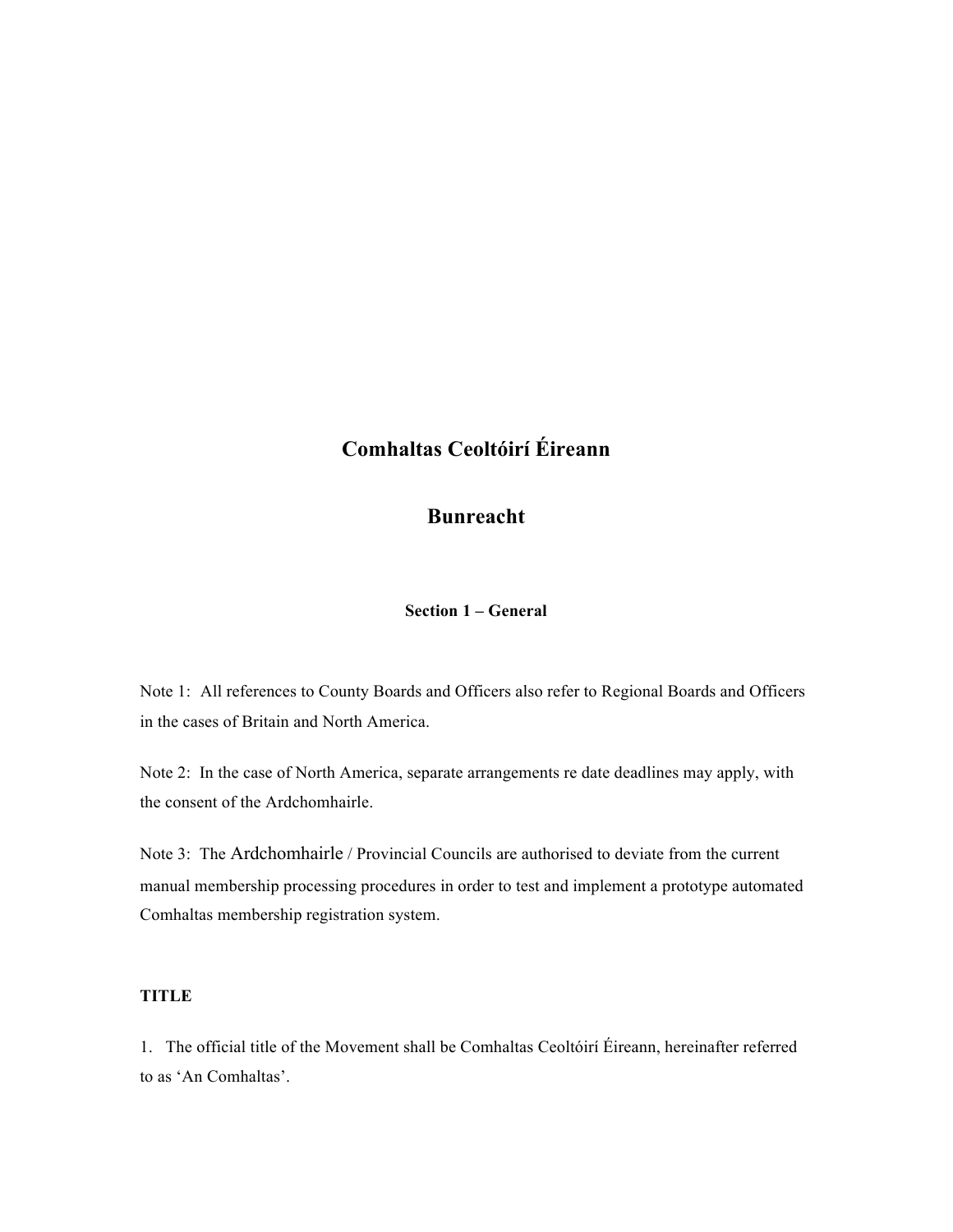#### **AIMS AND OBJECTIVES**

2, (a) To promote Irish Traditional Music in all its forms

(b) To restore the playing of the Harp and Uilleann Pipes in the National life of Ireland

(c) To promote Irish Traditional Dancing

(d) To promote and foster traditional singing in both Irish and English

(e) To foster and promote the Irish language at all times

(f) To create a closer bond among all lovers of Irish music

(g) To co-operate with all bodies working for the restoration of Irish Culture

(h) To establish Branches throughout the country and abroad to achieve the foregoing aims and objectives.

#### **MEMBERSHIP**

3. An Comhaltas shall be non-political and non-denominational. Membership shall be open to all who are in sympathy with the Aims and Objectives of An Comhaltas, and who undertake to abide by its Constitution and Rules. Junior members, who are under 15 years on January 1st of the current year, shall not be eligible for election to any office in An Comhaltas, nor have the right to vote. Junior members aged fifteen years and over on January 1st shall have full voting rights, and shall be eligible for election to office in any unit of An Comhaltas.

#### **PATRONS**

4. The movement shall have authority to invite a person or persons, clerical or lay, who need not necessarily be members to become patrons during his/her lifetime. The CEC shall select a Patron on the grounds that he/she has shown sympathy with the work of the movement, or interest in its activities or regard for its Aims and outlook. He/she may take part in all the activities of An Comhaltas but he/she shall not have the right to vote at any meeting of the movement.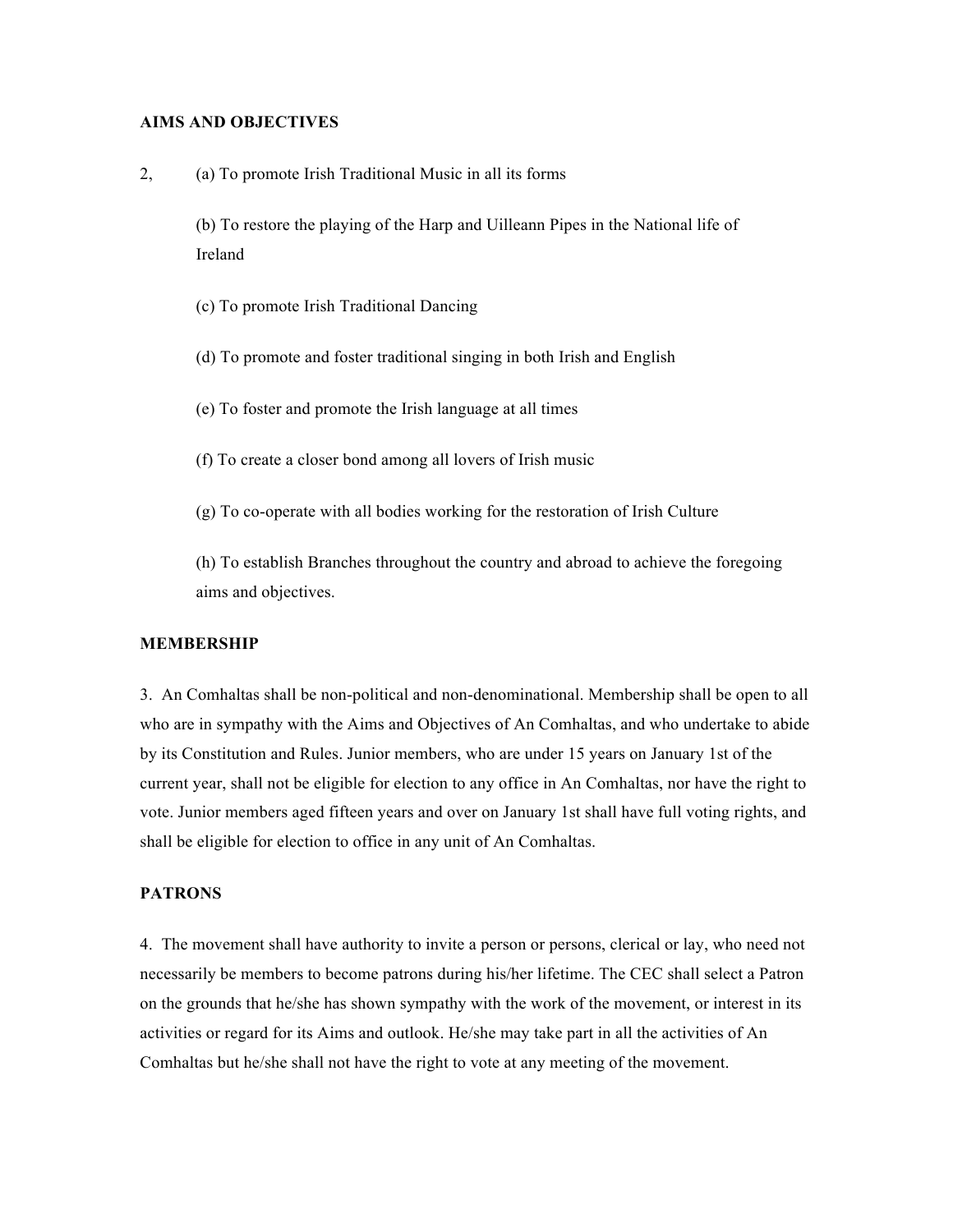#### **EACH BRANCH SHALL HAVE THE RIGHT**

5 (a) To grant or refuse membership to any person seeking it

(b) To expel any of its members for conduct which is deemed to be contrary to the Aims and Objectives of An Comhaltas and likely to bring An Comhaltas into disrepute, provided always that an opportunity be afforded to the member(s) in question to answer the allegations and that member(s) be duly notified in writing of the findings of such investigation. The aggrieved member(s) shall have a right to appeal in the first instance to the County Board and subsequently to the Provincial Council. The decision of the Provincial Council shall be final unless it decides to submit the matter to the Central Executive Council. Where no County Board is in operation the appeal in the first instance shall be direct to the Provincial Council.

#### MOVEMENT

- 6. An Comhaltas shall be constituted as follows:
- (a) Branches
- (b) County Boards (Regional Boards in Britain and North America)
- (c) Provincial Councils
- (d) Central Executive Council

hereinafter referred to as Units of An Comhaltas.

Annual Congress shall be the Supreme Governing Body.

7. One copy of the Constitution and Rules in Irish and English shall be issued to each unit on formation of such unit. Members and units may purchase further copies if so desired.

8. All disputes involving the interpretation of any of the provisions of this Constitution shall be resolved by reference to the Irish version only.

9. New and amended provisions adopted at the Annual Congress shall come into force on the first day of November immediately following such Annual Congress.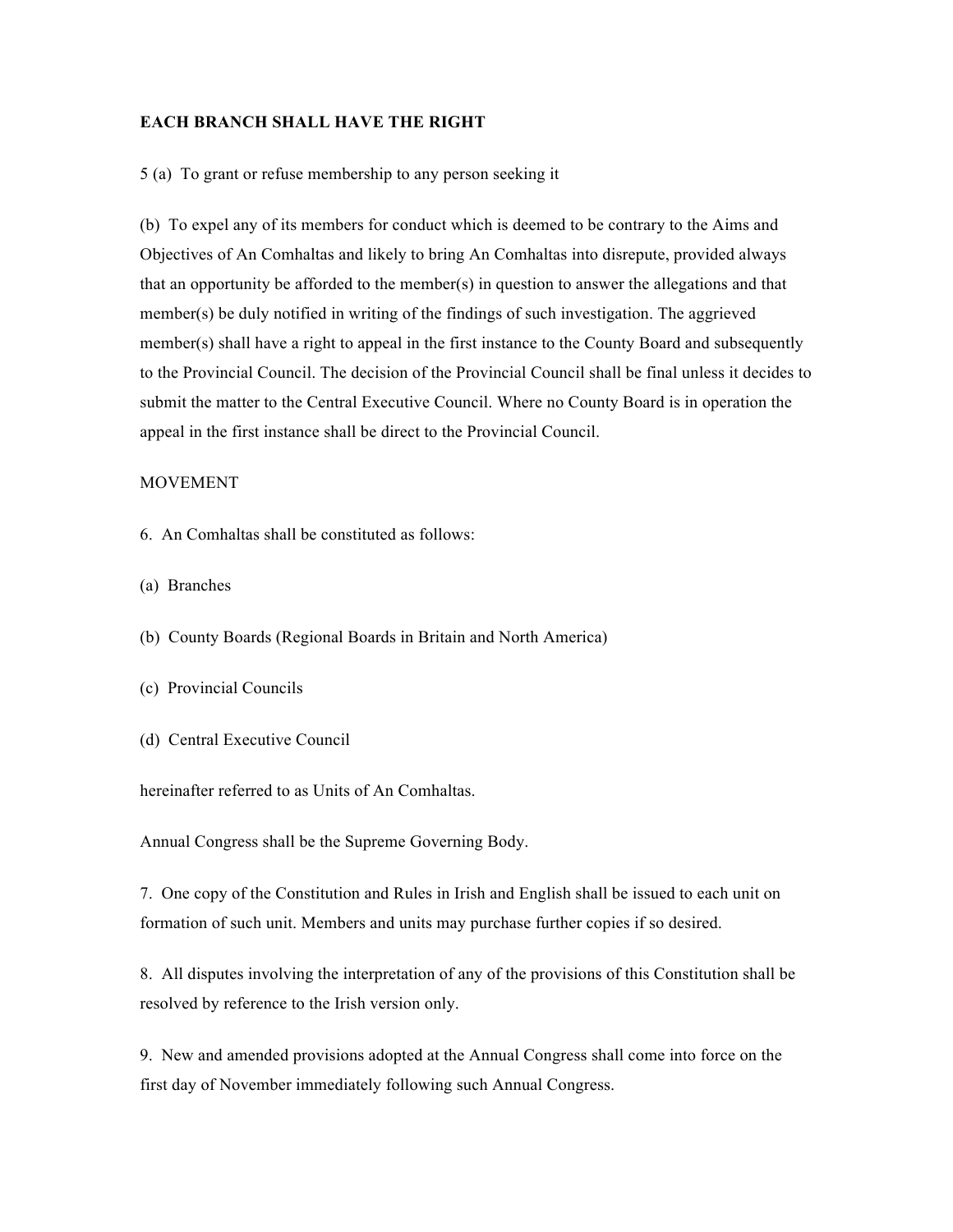# **FINANCE**

10. Treasurers of Units of An Comhaltas shall be responsible for the collection and disbursement of their Unit's funds. They shall lodge to the account of An Comhaltas, in a bank approved by their Unit, Membership Fees the proceeds of functions held by their Unit money and other gifts received by the Unit on behalf of An Comhaltas. Details of all accounts held by the Branch, together with Account No. or Nos. must be shown on the Affiliation Forms in the space provided. All cheques and drafts on the bankers shall be signed by the Treasurer and either the Chairman or Secretary of the depositing Unit.

11. Chattels, such as perpetual trophies, musical instruments, tape recorders, securities, banners etc., acquired by the various Units shall be valued and shown as assets in their Annual Financial Statements. The insurance and safe custody of these chattels shall be the responsibility of the Chairman, Secretary and Treasurer of the Unit owning such property.

12. A Financial Statement shall show:

(a) Total income and its source for the period covered

(b) Total expenditure for the same period, and manner in which spent

(c) Balance showing net profit or loss in cash for the period covered.

The Financial Statement shall also show a Balance Sheet showing:

(a) Total assets at commencement of period covered. (b) Having deducted the loss or added the profit at (c) above, the total assets at the end of the period covered.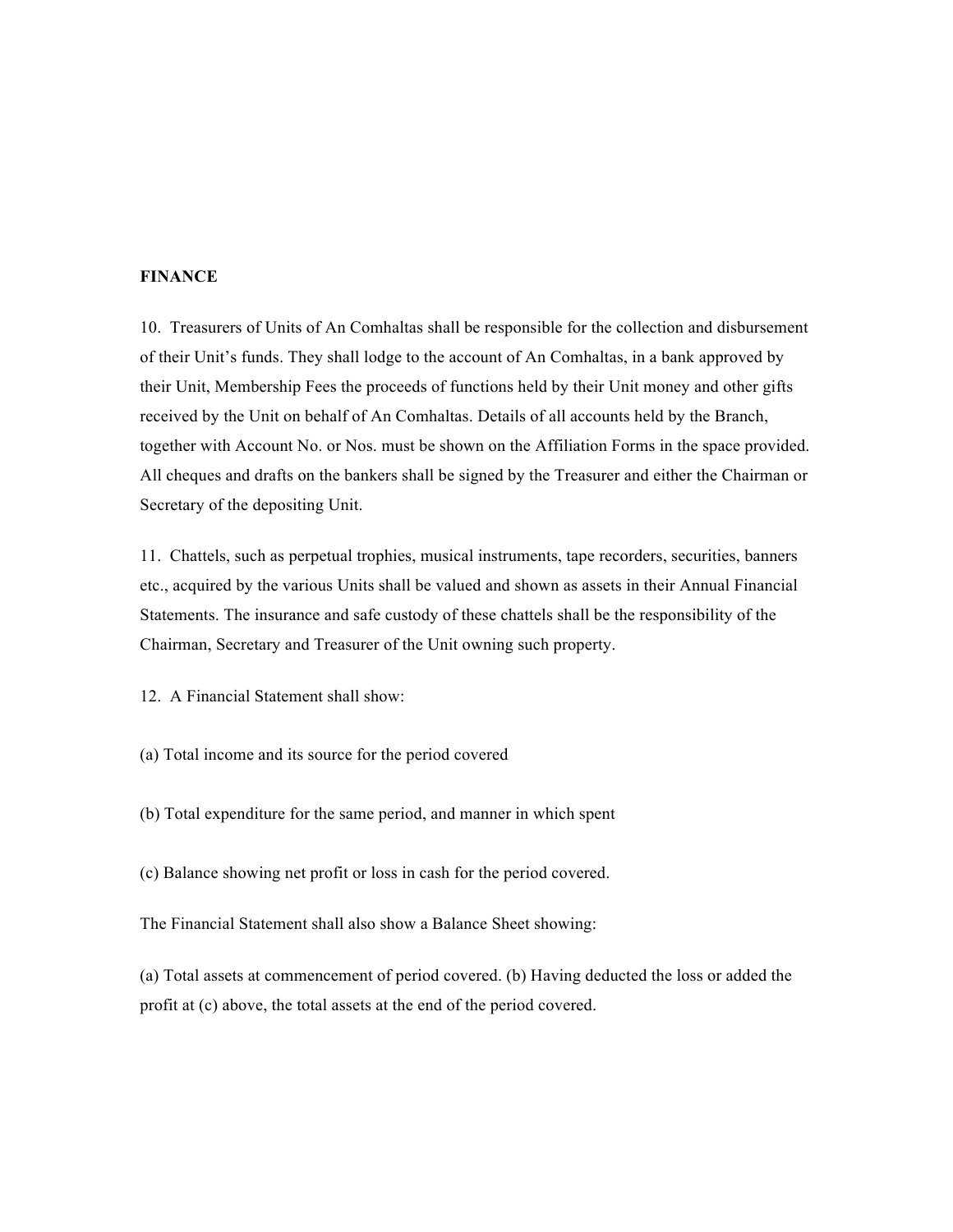13. Treasurers of Units of An Comhaltas shall draw up and submit to their Annual General Meeting an audited Statement of Accounts accurately vouched, showing all assets, receipts and expenditure and certified by Auditors appointed at the Annual General Meeting.

14. The Financial Year shall end for Branches on 31st August for County Boards on 30th November for Provincial Councils on 31st December for the Central Executive Council on 31st December. In the Province of North America the Financial Year for Branches shall end on September 30th for Regional Boards on October 31st and for Provincial Council on December 31st.

15. All monies, fees, etc., shall come from Branch to County to Province to Head Office.

16. The funds of all units of An Comhaltas shall be devoted solely to the promotion of Irish traditional music and culture in accordance with the Aims and Objectives of An Comhaltas as enshrined in this Constitution. A unit may supplement its funds from the proceeds of social functions, gifts, subscriptions, or other means approved by its superior unit.

17. Officers, Delegates or Adjudicators shall not be paid a fee for their services to An Comhaltas. Necessary travelling expenses, at the rate of standard class rail fare, bus fare or petrol allowance as amended from time to time by the Central Executive Council, shall be paid in all cases together with a reasonable subsistence allowance.

#### **GENERAL**

18. All functions held under the auspices of An Comhaltas shall be in keeping with the ideals of An Comhaltas and the Clár for such functions shall be submitted for prior approval to the immediate superior governing body.

19. None but a member of An Comhaltas shall be co-opted into any position in the movement. Committees or sub-Committees for special purposes may include non-members by special permission of the immediate superior governing body. Only registered members of Comhaltas are eligible for office in any unit of Comhaltas, including the position of Trustee.

20. (a)Membership cards shall be provided annually by the CEC and issued by the National Registrar, through County Boards. Each Branch Secretary should have a supply of membership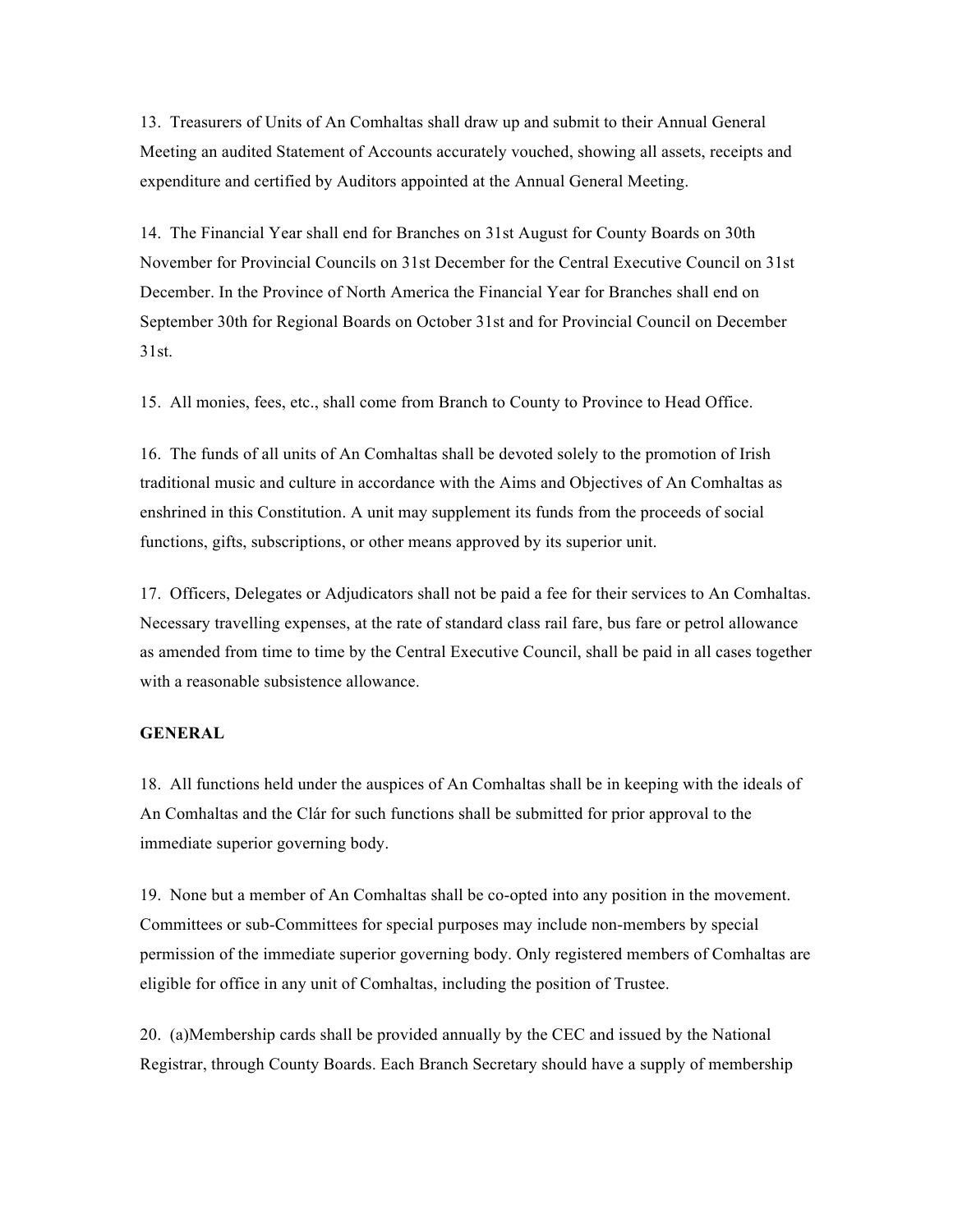cards to issue on payment of membership fees. No membership fees may be accepted at Branch level within four months (by April 30<sup>th</sup>) of the end of the financial year, August 31<sup>st</sup>.

(b) A.G.M. Packs will be distributed before September  $1<sup>st</sup>$ 

(c) Membership cards will be distributed to the Branch Secretary prior to the AGM in October

#### **VOTING AND ELECTIONS**

21. Only fully paid up members will be entitled to vote throughout the movement and admission to election meetings shall be by membership card only.

22. (a) All officers shall hold office from the conclusion of the Annual Meeting at which they are elected to the conclusion of the succeeding Annual Meeting, and all shall be eligible for reelection, except as otherwise provided for in this Bunreacht.

(b) The position of any officer in any unit of An Comhaltas shall become vacant

(i) on the death of the officer

(ii) if by notice in writing to the unit concerned, he/she resigns from office

(iii) if he/she is deemed to have failed to carry out his/her duties of office through neglect

(iv) if he/she fails to attend three consecutive meetings of the unit without just cause for his/her absence.

(c) In the event of the office of Chairman, Vice-Chairman, Secretary, PRO, Auditor, Treasurer or Oifigeach na nÓg of a Branch, a County Board, or a Provincial Council becoming vacant for any reason, other than sickness more than three months before the expiry of the term for which that officer was elected, a special meeting shall be called inside 28 days for the purpose of electing a member of the particular unit to the vacant position.

23. A person may not be elected in his/her absence to any office in An Comhaltas unless he/she has forwarded to the appropriate Secretary a signed statement as to his/her willingness to accept if elected or unless that willingness may be legitimately presumed. The Secretary of the unit to which a person is nominated as officer shall notify such person of such nomination.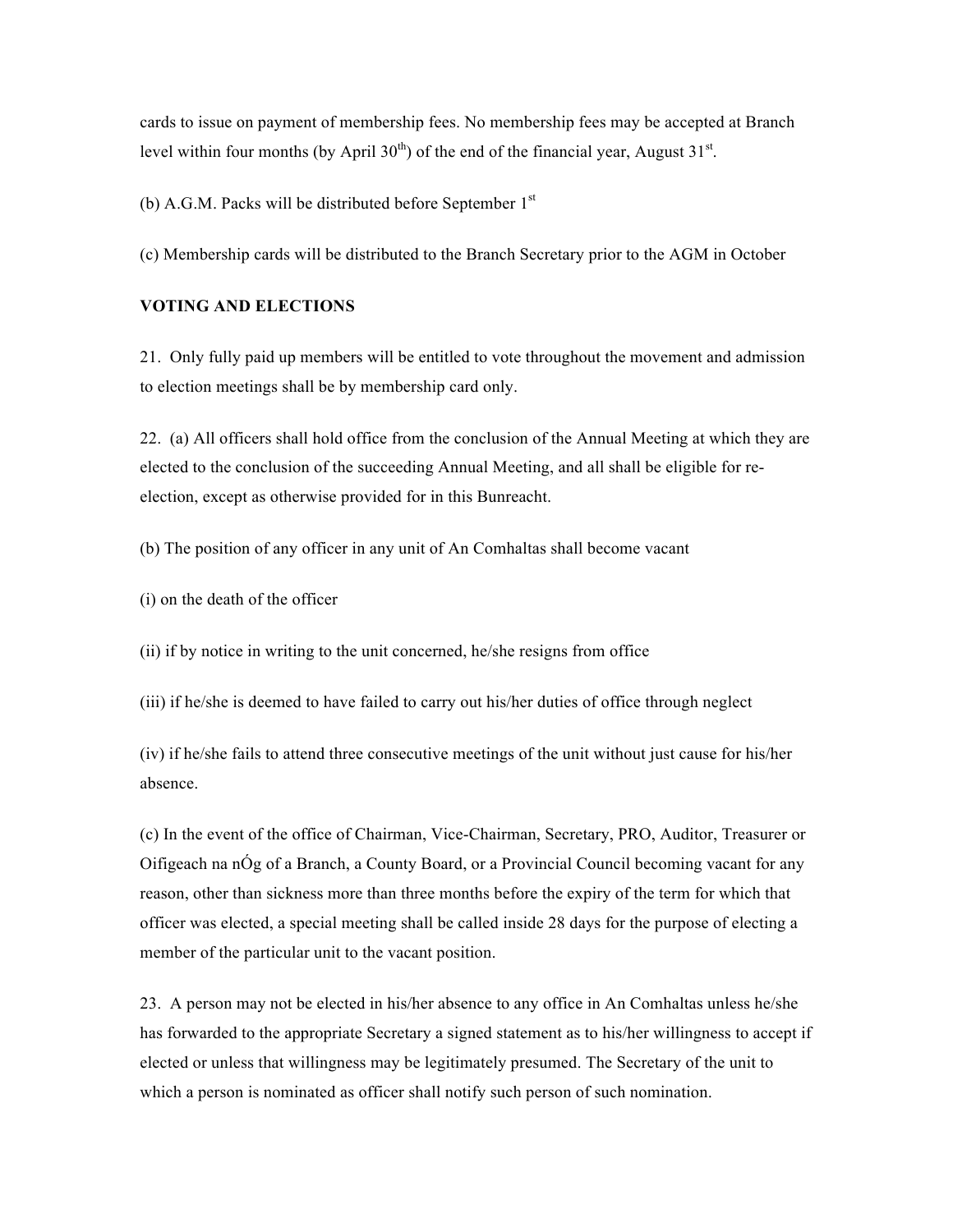24. Candidates for office shall not be eligible for re-election unless they have attended at least 50% of the meetings, which they are required to attend, and not less than three such meetings in the case of new members. Candidates for office of Oifigeach na nÓg and Óg-Bhaill must be under 25 years on January 1st of the year of election.

25. Voting at an election for any office in An Comhaltas shall take place by secret ballot only. Should a nominee for office fail to receive an absolute majority on the first count, the lowest placed candidate shall be eliminated, and a further count taken, and the process continued until one candidate receives an absolute majority.

### **SECTION 2 - BRANCHES**

1. A Branch of An Comhaltas may be established anywhere, provided that:

(a) Not less than five persons inform the County Board, or Provincial Council where no County Board exists, of their intention to establish a Branch, to support the Aims and Objectives of An Comhaltas and abide by its Rules and Constitution

(b) The necessary sanction for the establishment of a Branch has been obtained from the County Board or the Provincial Council as the case may be

(c) The prescribed fees have been paid to the Treasurer of the County Board or the Provincial Council as the case may be.

2. Where no appropriate structure exists abroad, applicants for the establishment of a Branch shall be made direct to the Central Executive Council, with the exception of Britain and North America, where applications shall be made to the Regional Boards.

3. As soon as possible after receipt of approval, the members shall elect from among their own number the following officers:

(a) Chairman

(b) Vice-Chairman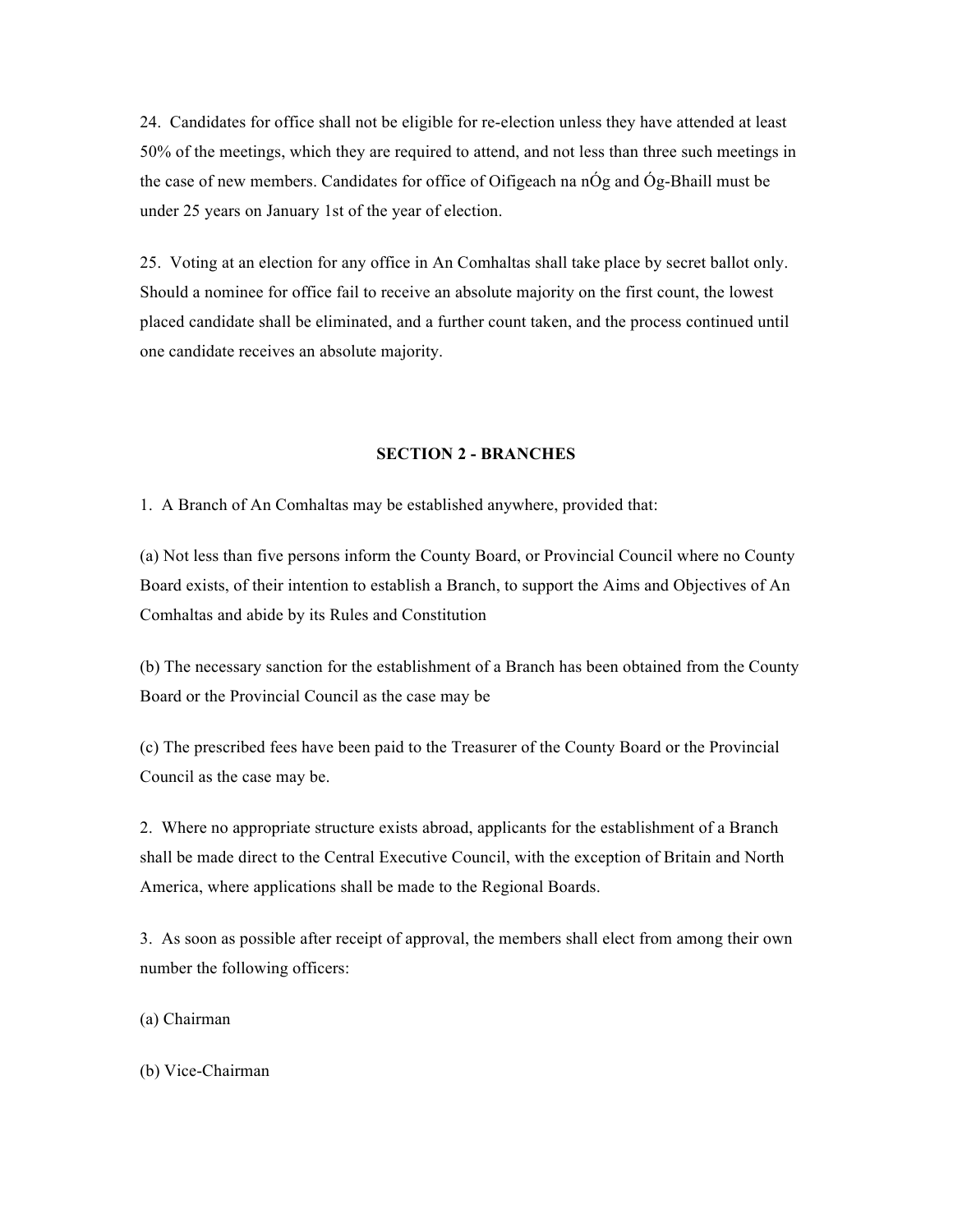(c) Secretary/Registrar

(d) Treasurer

(e) Auditor - who shall hold no other office in that particular unit

(f) PRO

(g) Treoraí na Gaeilge

(h) Oifigeach na nÓg,

(i) Two delegates to the County Board or one delegate to the Provincial Council where no County Board exists.

4 The Chairman, Vice-Chairman, Secretary/Registrar, Treasurer and PRO shall, under the direction of the Branch, constitute the Branch Committee to deal with all routine matters arising between full Branch Meetings. The Branch may augment this Committee if desirable.

# **POWERS AND DUTIES**

5. The principal task of a Branch shall be:

(a) The enrolment of traditional musicians (both vocal and instrumental), traditional dancers and supporters of the aims and objectives of An Comhaltas

(b) Setting up facilities for teaching Irish traditional music, singing, dancing, and language to our members

(c) Spreading information about An Comhaltas and its activities

(d) Performing any other tasks reasonably assigned to it by the County Board, Provincial Council, or Central Executive Council.

6. The Branch shall keep a list of all affiliated members - a copy of which shall be presented to the Annual General Meeting. Copies of this list, together with the names of the Officers of the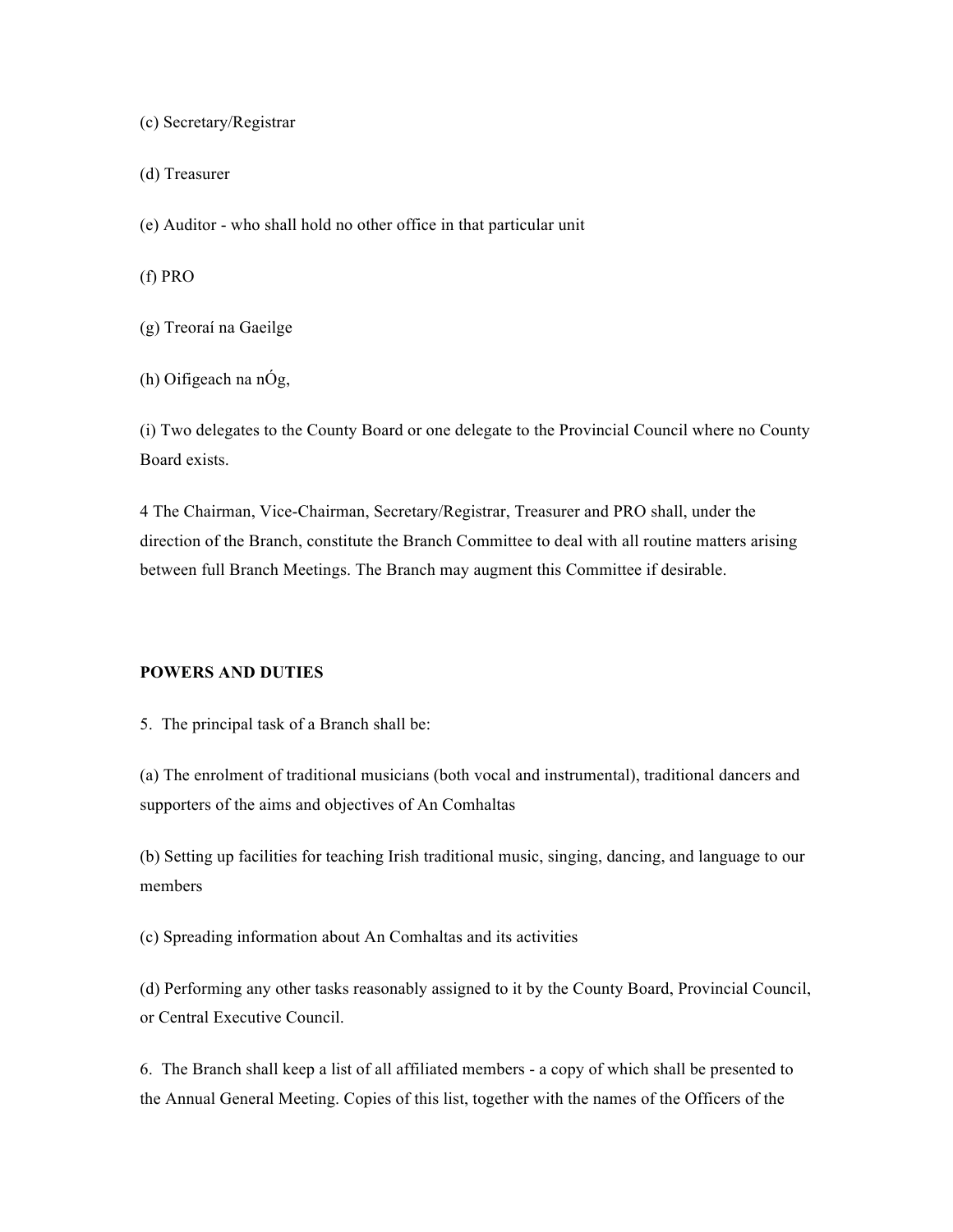Branch, shall be forwarded to the County Board in triplicate for transmission to Province and Head Office, on the formation and after each Annual General Meeting of the Branch.

7. The Branch Secretary shall keep the Secretary of the County Board or Provincial Council, if appropriate, fully informed of all functions to be held by the Branch, and submit the Clár for prior approval.

8 (a) Each Branch shall, on initial registration, be entitled to one free copy of An Bunreacht and shall be bound by the rules contained therein.

(b) Each Branch shall have the right to submit motions to the Annual Congress.

9. The Branch shall meet quarterly - all members to be notified. The Branch Committee shall meet as often as necessary.

10 (a) An Annual General Meeting must be held before 31<sup>st</sup> October each year, all members of the Branch to be duly notified. The principal functions of the Annual General Meeting shall be the election of Officers for the coming year and consideration of Branch Financial Statement.

(b) All existing branches should be affiliated with their County Boards prior to the County AGM and not later than  $31<sup>st</sup>$  December

11. A Branch shall be empowered to make its own rules regulating the conduct of meetings, etc., provided that they do not conflict with anything contained in, or implied by, this Constitution and Rules.

#### **FINANCE**

12. The Branch shall be responsible for the collection of the annual membership fee. The amount of this fee shall be as determined by Congress annually. This fee is due on the formation of a branch and on the  $1<sup>st</sup>$  of October annually thereafter. The Branch shall remit such portion of this fee as is established by Annual Congress to the County Board or to the Province where no County Board exists. The Branch shall collect a sum as determined by Congress annually from each member under eighteen years of age, such members to be known as 'Junior Members'. These fees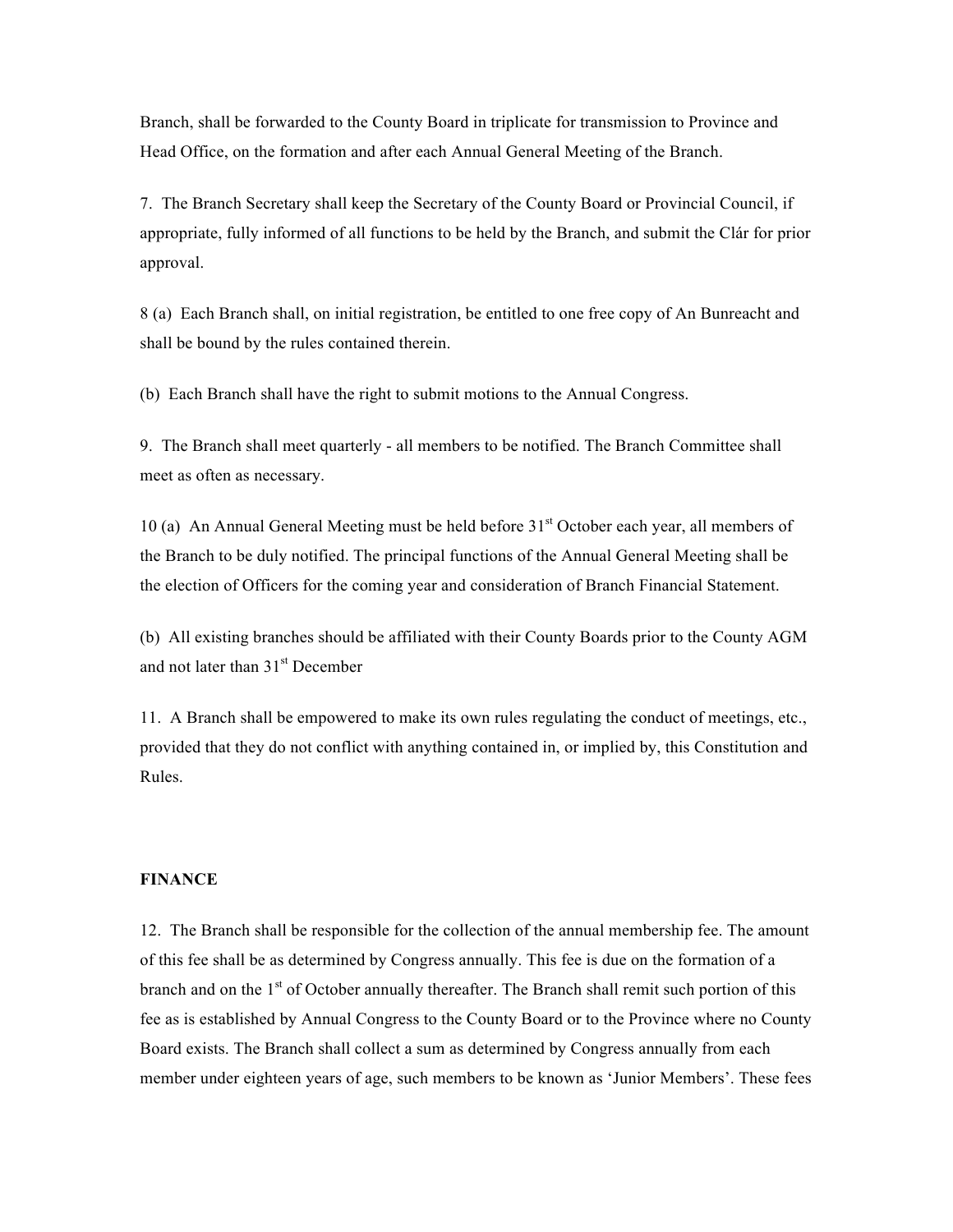shall be apportioned as Annual Congress decides. Junior members shall be considered for branch strength.

13. The financial affairs of each Branch shall be conducted in the manner described in rules 10, 11, 12, 13, 14, 15, 16 and 17 of Section 1 of this Constitution and Rules. The Chairman, Secretary and Treasurer shall be responsible to the Trustees of An Comhaltas in these matters.

14. Copies of the adopted Financial Statement shall be forwarded to

(a) the Secretary of the County Board not later than  $15<sup>th</sup>$  November

(b) the Secretary of the Provincial Council (where no Co. Board exists) not later than 15th November.

15. A Branch shall pay out of its funds the authorised expenses of its officers and delegates.

16. By virtue of Rule 2 Section 6 of this Constitution all property in the possession or control of a Branch is vested in the Trustees of An Comhaltas and the authority of the Branch to deal with such property is subject to the approval of the Trustees and such approval may be withdrawn by the Trustees at any time. The Branch and each member of the Branch having possession or control of such property shall be responsible for the safe delivery of such property to the Trustees if such delivery is required by the Trustees.

17. A registered member of a branch may not transfer to another branch within the membership year, without the prior approval of the County Board of the County (or Provincial Council if no County Board exists) in which he/she is a member.

### **SECTION 3 - COUNTY BOARDS**

1. A County Board shall be formed in every county where three or more Branches exist. Such County Board shall be under the control and direction of the Provincial Council, which may terminate such County Board and take over its assets if the number of Branches fall below three.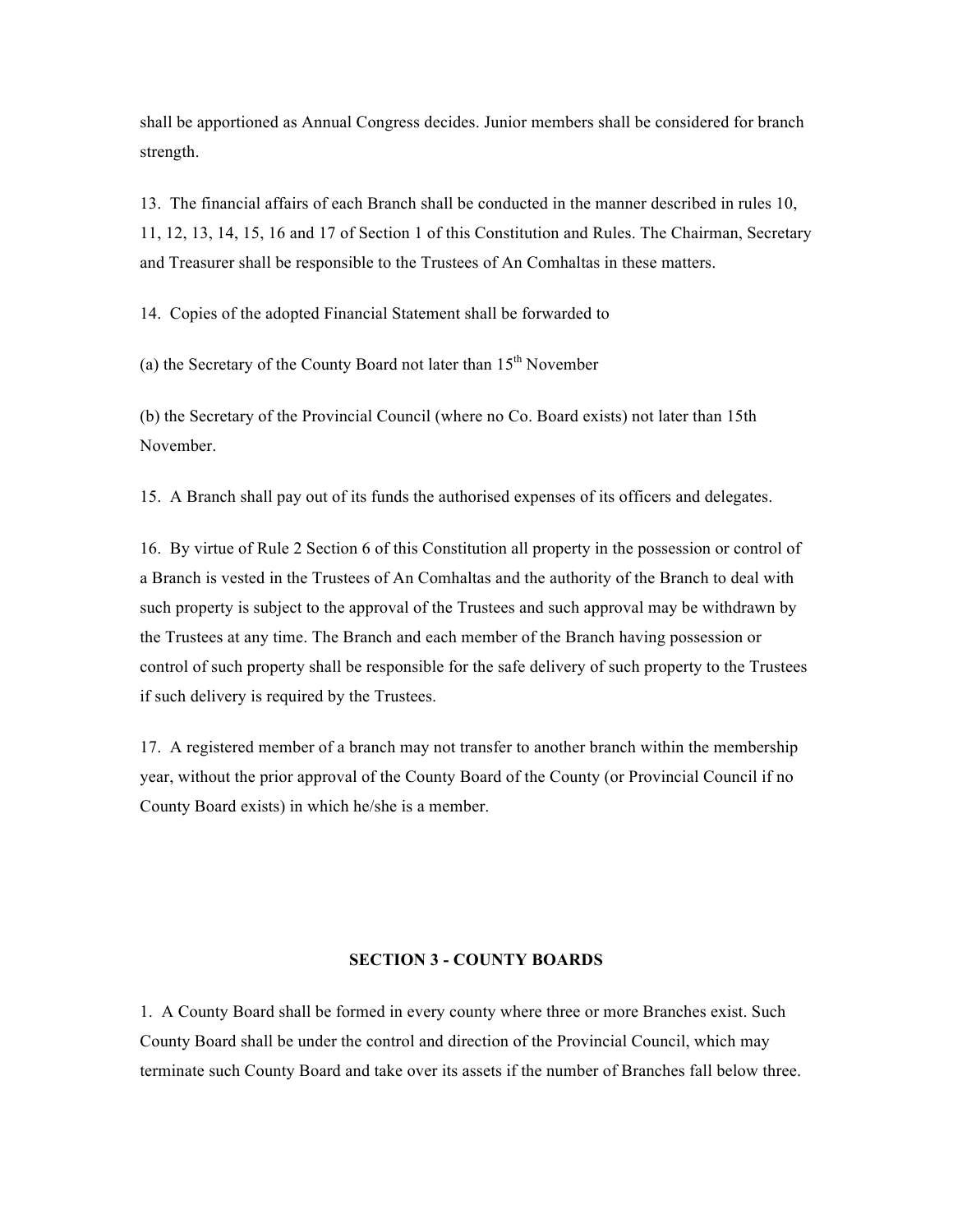- 2. A County Board shall consist of the following Officers elected annually:
- (a) Chairman
- (b) Vice-Chairman
- (c) Secretary/Registrar
- (d) Treasurer
- (e) PRO
- (f) Treoraí na Gaeilge
- (g) Oifigeach na nÓg
- (h) Two Auditors, who shall hold no other office in that particular unit
- (i) Two Delegates to Provincial Council
- (j) Two Delegates from each Branch in the County

County Boards shall have the right to create other offices, without voting rights.

3. The Officers of the County Board, Chairman, Vice- Chairman, Secretary/Registrar, Treasurer and PRO as described above, shall under the direction of the County Board constitute the County Committee for the purpose of dealing with all matters of urgency arising between meetings of the full County Board.

# **POWERS AND DUTIES**

4 (a) The County Board shall, subject to the supervision of the Provincial Council, control the workings of its constituent Branches and its chief tasks shall be the formation of new Branches and the propagation of the aims and objectives of An Comhaltas. It shall have power to raise funds and to disburse funds only in furtherance of the Aims and Objectives of An Comhaltas.

(b) It shall have the right to submit motions to Annual Congress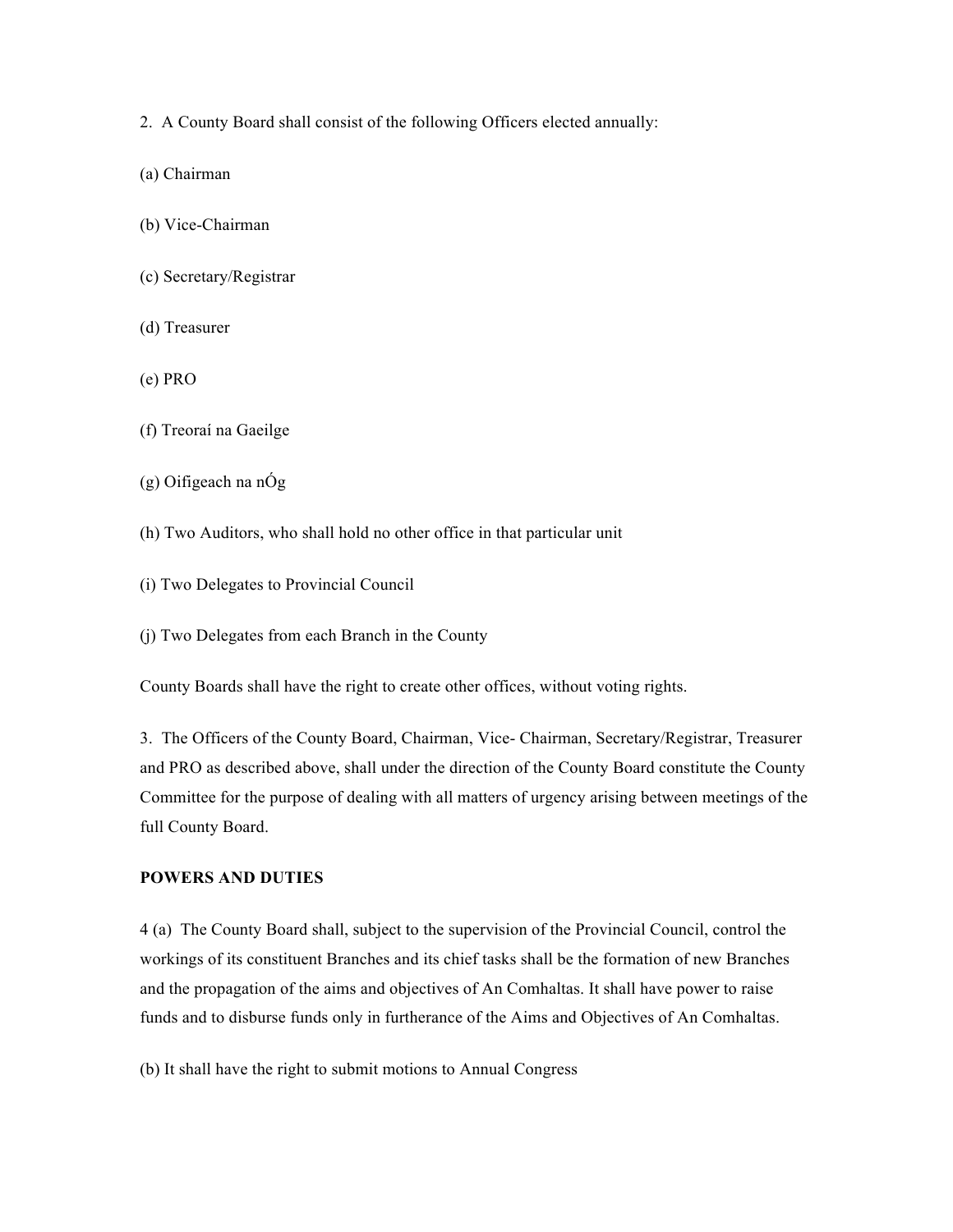(c) The County Board shall have the right to suspend any branch, and /or remove from office, a branch officer or officers, where it has been clearly established that the branch or officer(s) have failed to observe the Rules of An Comhaltas as expressed in this Constitution or is guilty of actions injurious to the good name of An Comhaltas. Where a branch/officer(s) is suspended, the Co. Board shall for the time being be empowered to exercise all the functions of the said branch. A branch officer(s) so suspended shall have the right to appeal to their Provincial Council.

5. The County Board shall retain one copy of the Branch Membership Report Forms and shall forward in duplicate to the province:

(a) County Board Report Forms

(b) Branch Membership Report Forms

(c) All proposed functions under the auspices of An Comhaltas within the County.

The Secretary shall give seven days notice of meetings, attend such meetings and compile the minutes.

(d) He/she shall also forward to the Provincial Secretary before December 31st, the names of officers nominated for the Provincial Council.

6. Each County Board shall meet at least once quarterly on a date and at a venue to be decided at the previous meeting. In a County with less than ten branches, five members - two at least of whom must be officers, shall constitute a quorum. In a County with ten or more branches the quorum shall be one fifth of the representatives entitled to attend, two at least of those must be officers.

7. The Annual Meeting, all members being duly notified, shall be held not later than December 20 or December  $31<sup>st</sup>$  in the case of Britain. The principal functions of this meeting shall be the election of officers and the consideration of Financial Statements of the County Board, Branches and the County Fleadh Committee. Nomination of officers of the County Board shall be made in writing by the Branches to the County Secretary not later than the 15th November or 31st December in the case of Britain.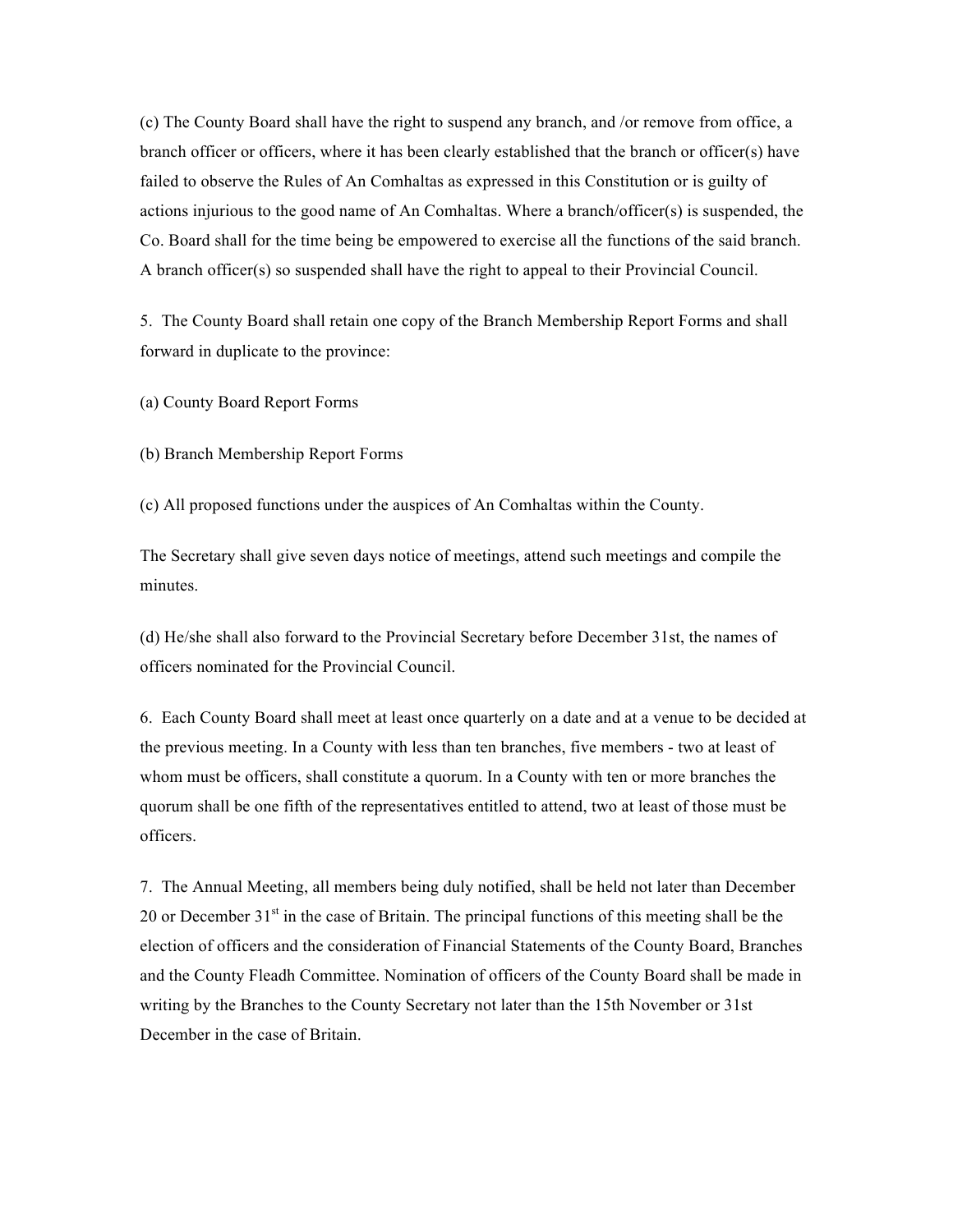8. The financial affairs of the County Board shall be conducted in accordance with rules 10, 11, 12, 13, 14, 15, 16 and 17 of Section 1 of this Constitution and the Chairman, Secretary and Treasurer of the County Board shall be responsible to the Trustees of An Comhaltas in all matters arising from such financial affairs.

9. The County Board shall collect from each Branch an amount, as determined by Congress annually, in respect of each member, and shall forward to the province such portion of membership fees as has also been determined by Congress.

10. Copies of the annual financial statement audited by the honorary auditors shall, on adoption by the annual meeting, be forwarded by the Secretary to the Provincial Treasurer before 31st December.

11. Such perpetual trophies as are acquired by a County Board shall be the property of the County Board and shall be shown as assets and manner described in Rules 11 and 12 Section 1. These trophies shall be insured by the County Board Treasurer and made available to each succeeding Fleadh Committee. The Treasurer the County Board shall keep a list of the names and addresses of the prizewinners who were awarded these perpetual trophies.

12. There shall be only one Annual County Fleadh held in any county, the nett profit of which shall be divided as follows:

(a) 50 % to branch running the Fleadh

(b) 50% to the County Board.

Losses shall be borne in the same proportions. The County Board, at its discretion, organise Regional Fleadhanna, from which the qualifiers for the County Fleadh Cheoil shall be selected.

13. In the event of a County Board failing to furnish a proper Annual Financial Statement, the Provincial Council shall appoint from its members an Auditor to examine the accounts of such county board and having heard his/her report may impose a suitable penalty.

#### **SECTION 4 - PROVINCIAL COUNCILS**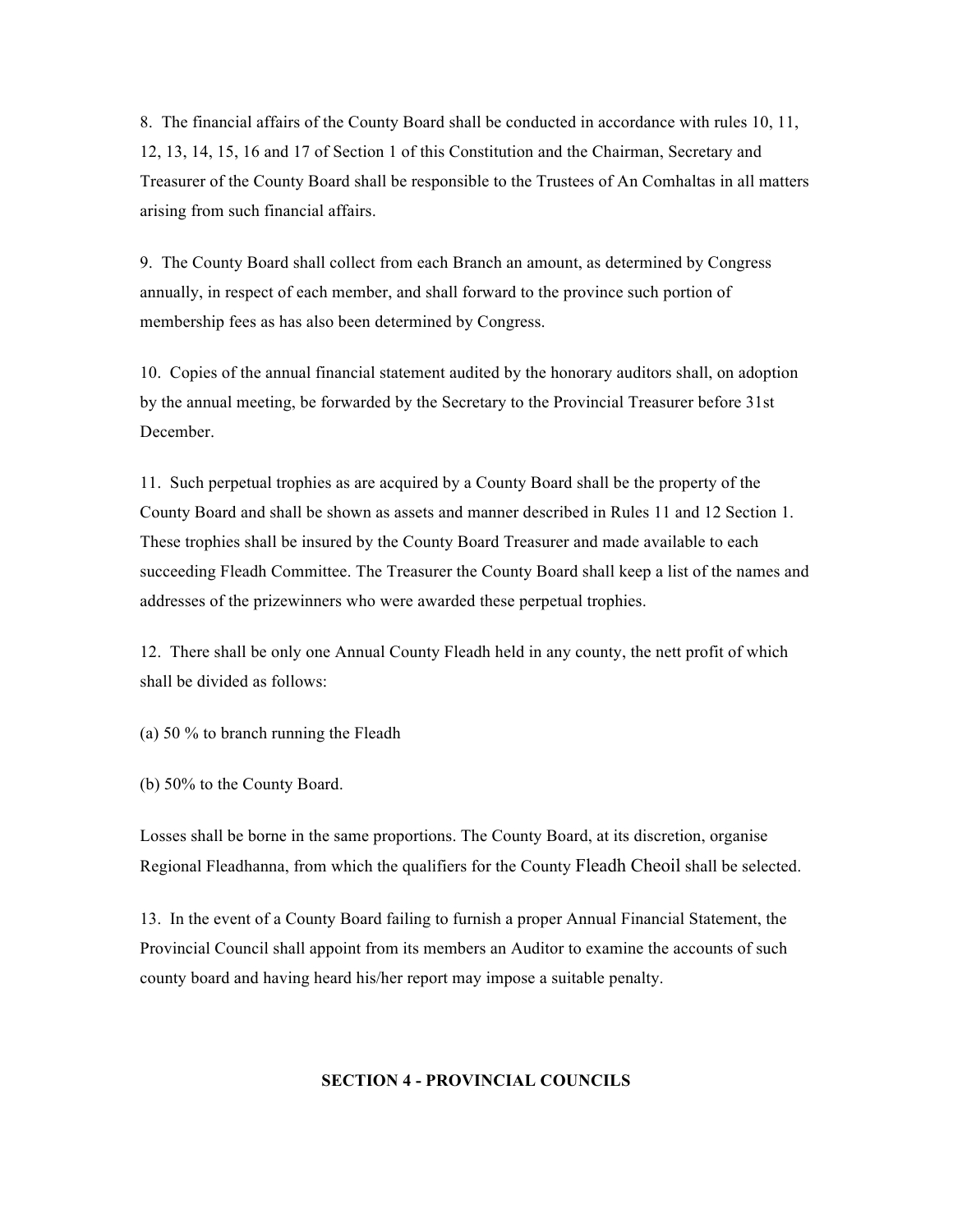- 1. Provincial Councils shall consist of
- (a) Chairman
- (b) Vice-Chairman
- (c) Treasurer
- (d) Secretary/Registrar
- (e) Two Honorary Auditors, who shall hold no other office in that particular unit
- (f) PRO
- (g) Treoraí na Gaeilge
- (h) Oifigeach na nÓg
- (i) Two delegates to Ardchomhairle

(j) Two delegates from each County Board (one may attend from each Branch in a county where no County Board exists). Provincial Councils shall have the right to create further non-voting offices.

# **POWERS AND FUNCTIONS**

2. Provincial Councils shall control and direct all activities of An Comhaltas within the province with the exception of Fleadh Cheoil na hÉireann, which shall continue under the direction of the Central Executive Council, with the co-operation of the Provincial Council. The Chairman, Vice-Chairman, Secretary/Registrar, Treasurer and PRO of the Provincial Council shall be automatically members of all Fleadh Committees within the Province, be they County, Provincial or Fleadh Cheoil na hÉireann.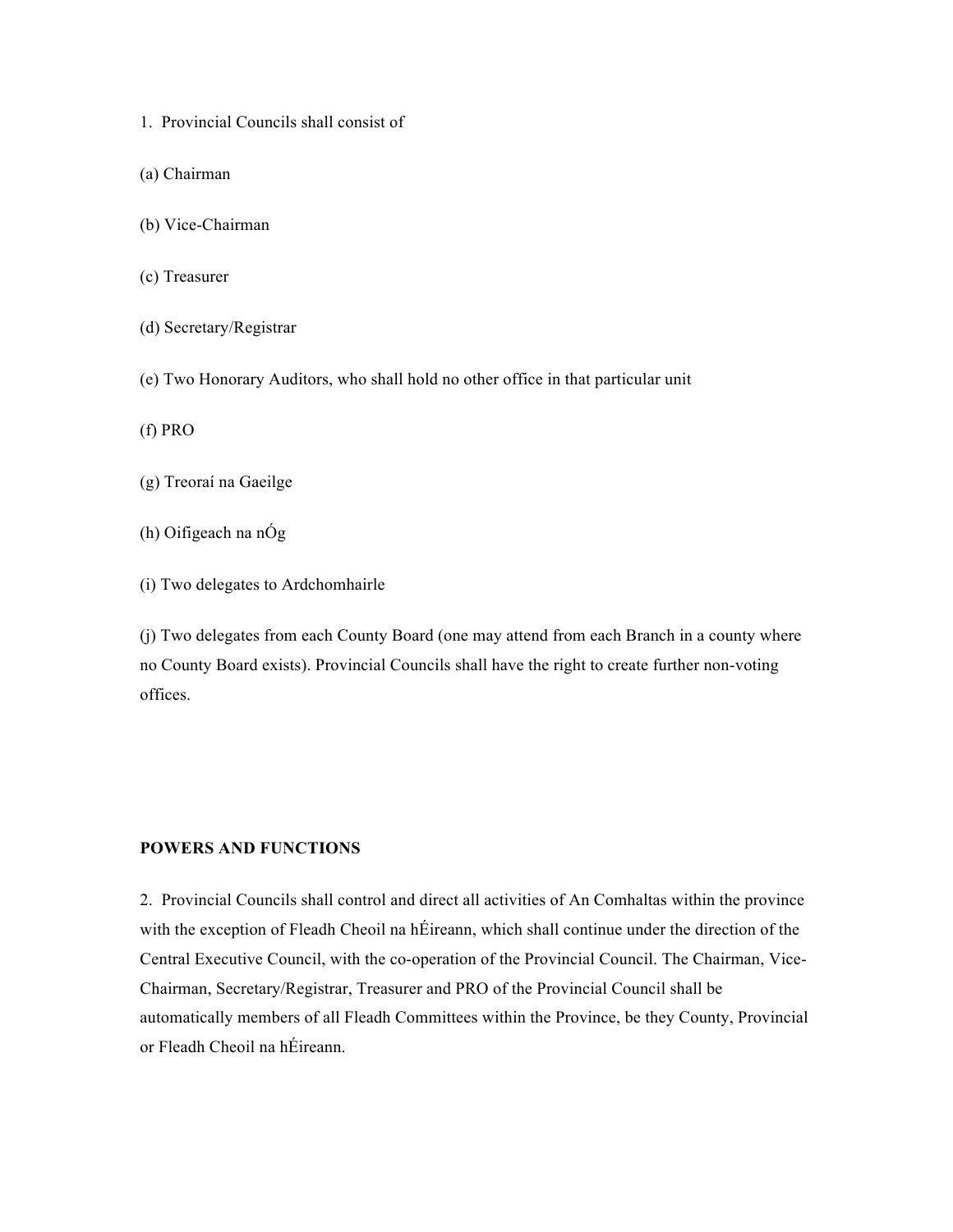3. It shall have, in conjunction with the County Board or Branch where no County Board exists, the right to advise how the County Board or Branch fund should be applied to furthering the Aims and Objectives of An Comhaltas within the county concerned.

4 (a) It shall have the right to decide all disputes arising within its province involving members, Branches or County Boards.

(b) Provincial Councils shall have the power to submit motions to Annual Congress.

5. The Provincial Council shall have the right to suspend and/ or remove any County Board or Branch where no County Board exists, within the Province. Such right shall be exercised only when it has been clearly established that the County Board or Branch concerned has been guilty of conduct which is deemed to be contrary to the rules or ideals and objectives of An Comhaltas, as enshrined in this Constitution, and is calculated to bring An Comhaltas into disrepute. Where a County Board or Branch is suspended or removed, the Provincial Council shall for the time being be empowered to exercise all the functions of the said County Board or Branch. An appeal from any decision of the Provincial Council shall be to the Central Executive Council, whose decision shall be final.

 6. Provincial Councils shall meet at least once quarterly on a fixed date, and at a venue to be selected at the previous meeting. The Secretary shall give seven days notice of the meeting, and a copy of the Agenda to all delegates. Dates for all fleadhanna and other competitions shall be allocated on or before the 31st October. *The Provincial Council of North America shall meet at*  least twice per annum. The date and venue for all such meetings shall be selected at the previous *meeting.*

7. A special meeting of the Provincial Council may be convened by the Secretary in consultation with the Chairman or at the request of three County Boards.

8. The financial affairs of the Provincial Council shall be conducted in accordance with Rules 10, 11, 12, 13, 14, 15, 16 and 17 of Section 1 of this Constitution. The Chairman, Secretary and Treasurer of the Provincial Council shall be responsible to the Trustees of An Comhaltas in all matters arising from such financial affairs.

9. The Provincial Council may pay out of its funds the authorised official travelling and subsistence expenses of its officers and of other persons acting under its control.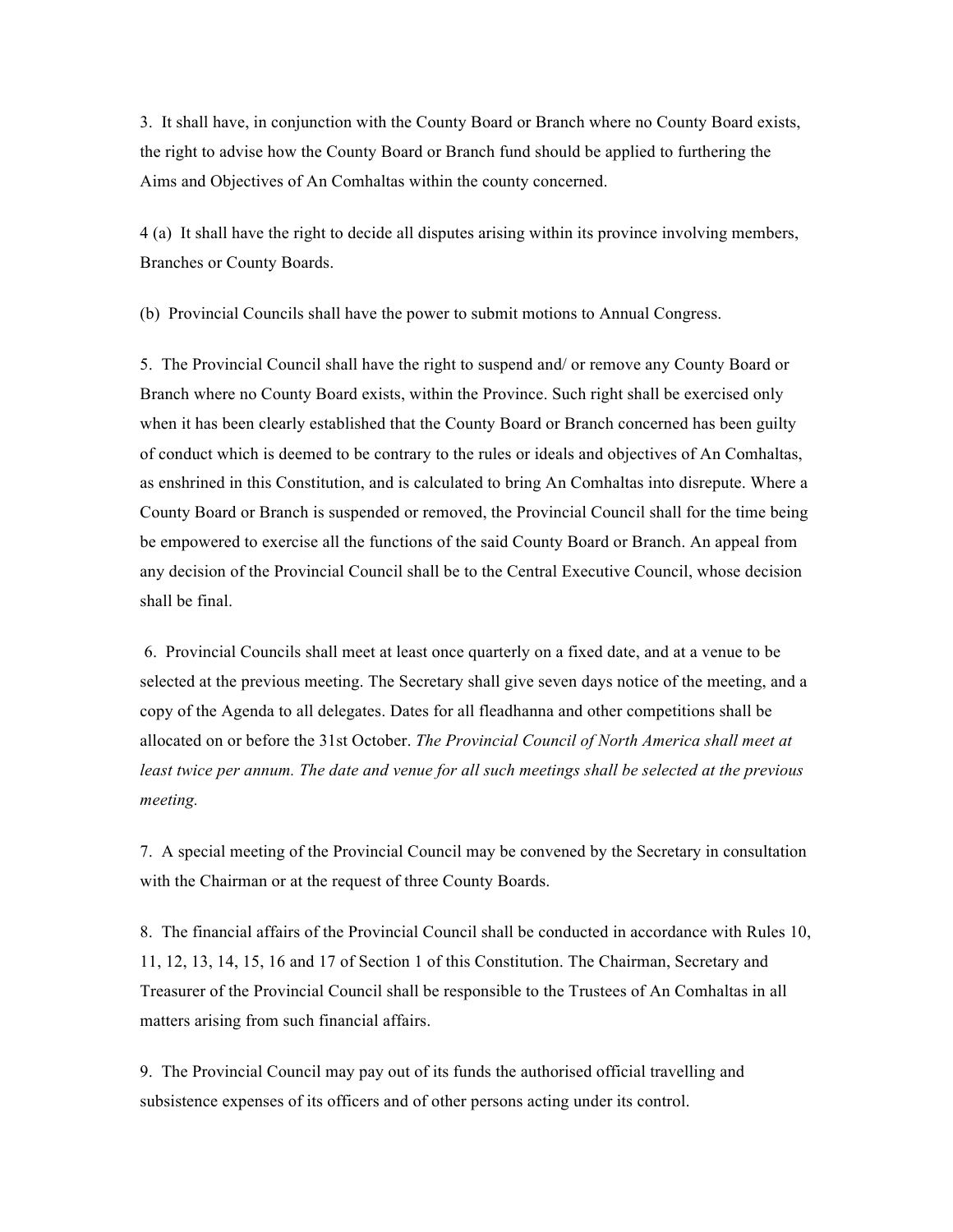10. The nett profits of the Annual Provincial Fleadh shall be divided in the following manner:

(a) To the Branch running the fleadh 25 %

(b) To the County Board 25 %

(c) To the Provincial Executive Council 25 %

(d) To the Central Council 25 %

Losses shall be borne in the same proportions.

11. The Province shall collect from the County Board or Branch where applicable, the appropriate membership fees, and forward such portion of same as has been determined by Congress annually to Head Office.

12. Provincial Councils shall present to Provincial Convention

(a) The Secretary's report

(b) Financial Statement audited by the honorary auditors, together with a list of all duly affiliated County Boards, and all duly affiliated Branches in the Province. This list should show also the total membership in the Province for each financial year.

13. A Provincial Council failing to furnish an audited statement of accounts, accurately vouched, shall, after an investigation by the Central Executive Council, be liable to whatever disciplinary action the Central Executive Council may take. This may involve the suspension of any or all of the officers concerned. The Central Executive Council may take control of the work of An Comhaltas within the province until the financial statement is prepared and accepted.

14. Perpetual Trophies acquired by the Provincial Fleadh Committee shall be the property of the Provincial Council for use in succeeding Fleadhanna and shall be shown as assets in the manner described in Rule 11 Section 1. The Treasurer of the Provincial Council shall keep a register which will show the location of such Trophies and chattels and arrange that they are available in time for each succeeding Fleadh. He/she shall forward to the Competitions Secretary a list of Trophies. The Treasurer of the Provincial Council shall insure these perpetual Trophies against theft, loss or damage.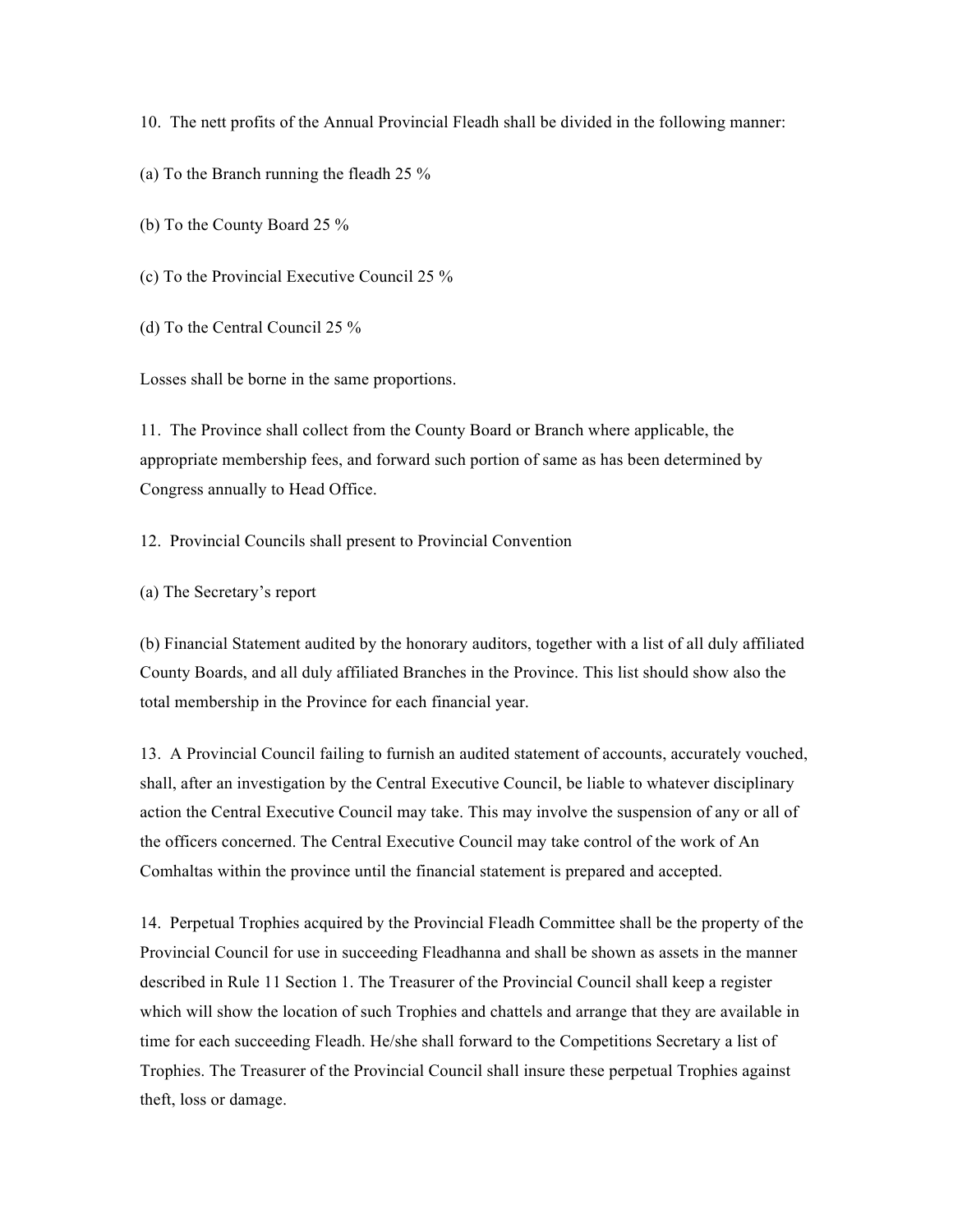#### **PROVINCIAL CONVENTIONS**

15. Apart from the Province of Nth. America, Provincial Conventions shall be held annually on or before the last day of February. Four weeks previous to the date of the meeting, County Secretaries and Branch Secretaries where no County Board exists, shall receive copies of the Financial Statement, Agenda and list of nominees. Candidates for positions shall be nominated by County Boards, and notified to the Provincial Secretary not later than five weeks prior to Convention. *The Provincial Convention of North America shall be held annually not later than the last Sunday in April, at a Branch venue selected at least twelve months previously.*

- 16. The Convention shall consist of:
- (a) Officers of the outgoing Provincial Council

(b) The Chairman, Secretary and Treasurer of each County Board (who shall not be represented by substitutes), and two representatives from each County Board

(c) Two representatives from each Branch affiliated for the current financial year.

### **FUNCTIONS OF THE PROVINCIAL CONVENTION**

- 17. The functions of the Provincial Convention shall be:
- (a) To consider Financial Statements of County Boards
- (b) To consider Financial Statements of Branches where no County Board exists
- (c) To consider Financial Statements of Provincial Fleadh.

These Financial Statements properly audited must be submitted to the Provincial Secretary annually not later than December  $31<sup>st</sup>$ .

- (d) To consider Financial Statement of the Provincial Council
- (e) To consider report of the Provincial Secretary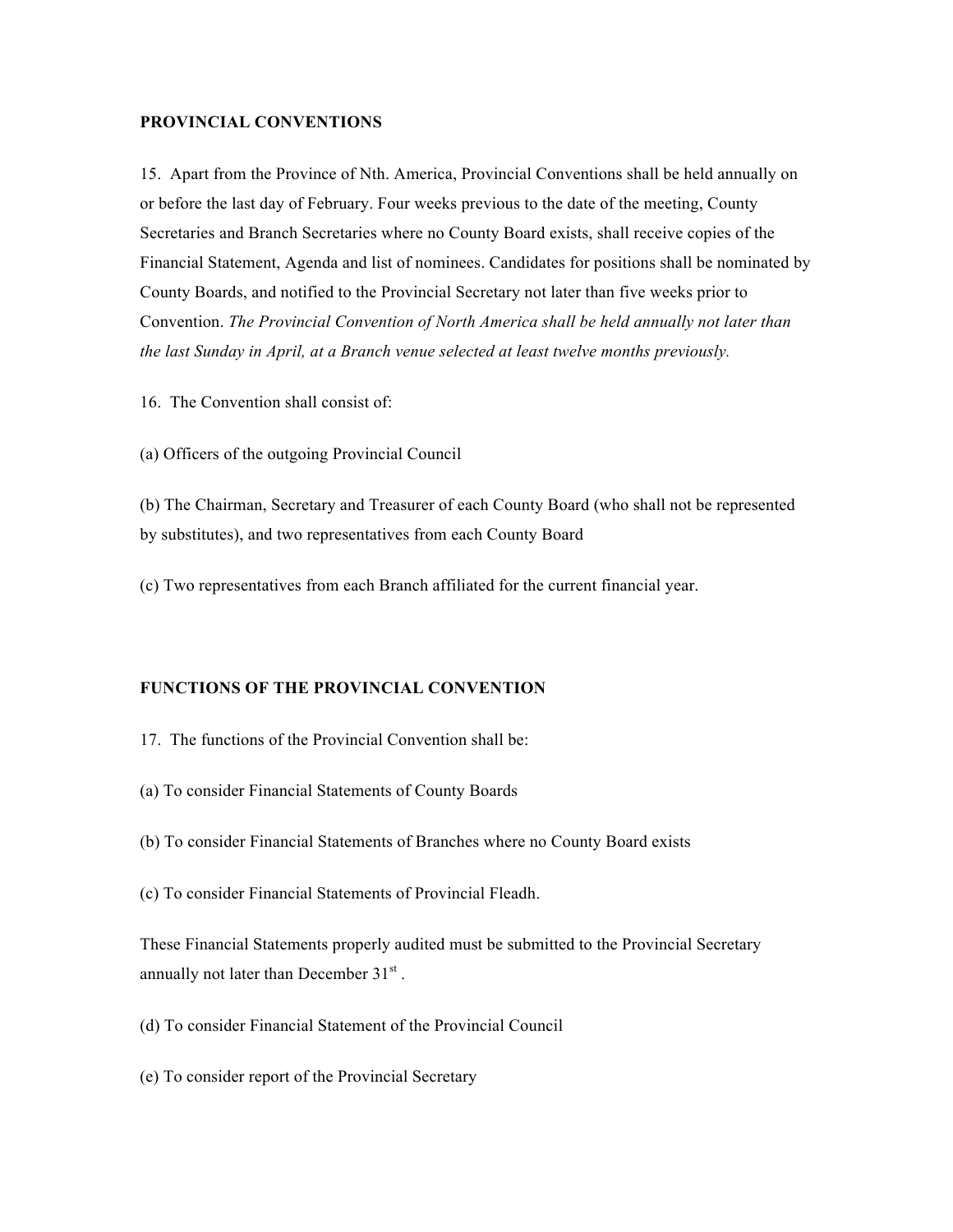(f) To elect the following officers: Chairman Vice- Chairman Secretary/Registrar Treasurer PRO Oifigeach na nÓg Treoraí na Gaeilge two Honorary Auditors who shall hold no other office and two delegates to CEC. The Chairman of the Provincial Council shall be a Vice-Chairman of the Central Executive Council. All votes must be cast personally.

18. The Chairman, Vice-Chairman, Secretary/Registrar, Treasurer and PRO described at 17(f) above shall, under the direction of the Provincial Council, constitute a Provincial Standing Committee to deal with matters of urgency arising between meetings of the Provincial Council.

19. Provincial Chairmen shall be 'ex-officio' members of their respective Councils during the year which follows the termination of their office.

20. Provincial Convention shall nominate candidates to be elected at Congress for position of

(a) President-General

- (b) Treasurer-General
- (c) Secretary-General
- (d) Registrar-General
- (e) Two Óg- Bhaill

Ulster Provincial Convention shall appoint a Liaison Officer between An Comhaltas and the 'Antrim and Derry Country Fiddlers' Association', such appointment to be ratified by Congress.

#### **SECTION 5 - CENTRAL EXECUTIVE COUNCIL (CEC)**

The Central Executive Council shall consist of:

(a) President-General: Candidates for this position shall signify in writing their intention to all Provincial Secretaries not later than 17th January of the year in which the election is to take place. On the nomination of at least one Provincial Convention a candidate shall be elected by a majority of those present and entitled to vote at Congress, at the first business on Sunday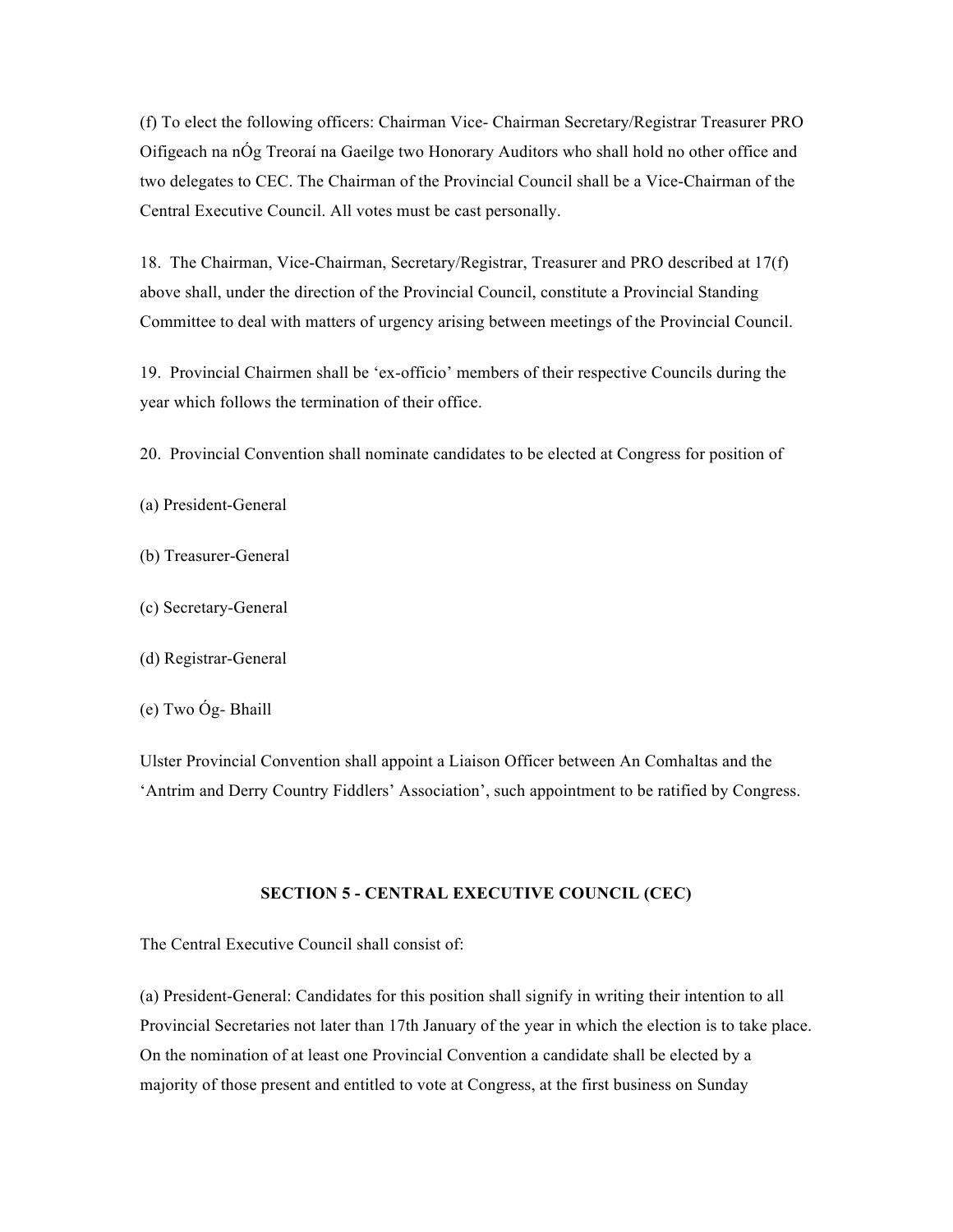afternoon. The President-General shall hold office for a period of three years, and shall not be eligible for re-election until a further three years have elapsed. Should the position of President-General become vacant during the three years period of tenancy, it shall be filled from among the six Vice-Chairmen, by a majority vote of the CEC. The President-General so elected shall have the right to be a candidate for the following tenancy of three years.

Duties: The President-General shall preside at meetings of the CEC, Standing Committee and Annual Congress. He/she shall act as President at the opening ceremony of Fleadh Cheoil na hÉireann, and other functions of a National character under the auspices of the CEC. In consultation with the Secretary-General and Director-General, he/she shall arrange meeting and Agenda of the CEC and Standing Committee.

(b) Secretary-General: A candidate for this position, having signified his/her intention as in the case of the President-General, and been nominated by one Provincial Convention shall be elected by a majority of those present and entitled to vote at Congress during the first business on Sunday afternoon. He/she shall act as Secretary to the CEC, Standing Committee and Annual Congress. In consultation with the President-General and Director-General, he/she shall arrange Agenda for meetings of the CEC, and Standing Committee, and shall perform the additional duties assigned to him/her by the CEC.

(c) Six Vice-Chairmen: appointed as laid down in Section 4 Rule 17(f).

(d) Treasurer-General: The Treasurer-General shall be elected annually in accordance with the procedure applicable to the position of the Secretary-General. He/she shall act in accordance with Rules 12 to 14 of Section 5 of An Bunreacht. Three weeks prior to Congress he/she shall supply audited accounts to Head Office.

(e) Registrar-General: The Registrar-General shall be elected annually in accordance with the procedure applicable to the position of the Secretary-General. He/she shall be responsible for the issue of membership cards insurance of Fleadh Cheoil na Éireann trophies he/she shall be responsible for the recording of Comhaltas assets at all levels he/she shall ensure the eligibility of Congress delegates.

(f) Competitions Officer: A Competitions Officer shall be appointed by CEC from among its own members. Duties: He/she shall co-operate with Head Office in all matters connected with Fleadhanna, Scoraíocht and other competitions.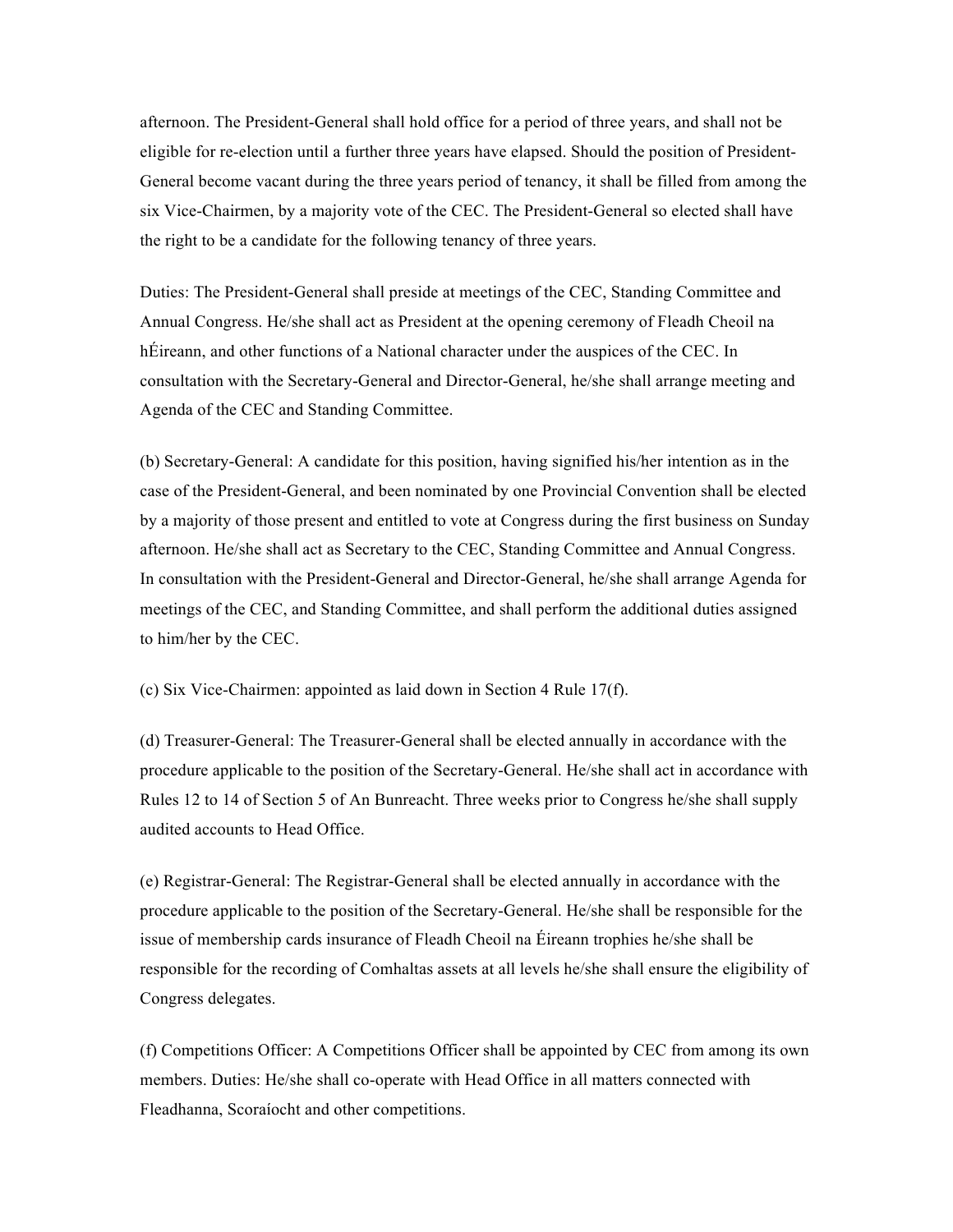(g) Music Officer: A Music Officer shall be appointed by the CEC from amongst its own members. Duties: He/she shall act as Secretary to the Coiste Ceoil and shall direct its work in cooperation with CEC and under its direction.

(h) Public Relations Officer: A Public Relations Officer shall be appointed by the CEC from amongst its own members. Duties: He/she shall co-operate with Head Office in matters relating to publicity and Public Relations.

(i) Two delegates from each Provincial Council.

(j) Two Óg-Bhaill

(k) Two non-voting observers from the following: National Sub-Committees- Coiste Ceoil and Coiste Rince.

The CEC shall have power to co-opt, if necessary, members to fill the positions (f), (g) and (h).

2. The President-General, Director-General, Treasurer-General, Secretary-General and Registrar-General shall, under the direction of the CEC, constitute the Standing Committee for the purpose of dealing with the day to day work of the Central Executive Council, or for the purpose of carrying out duties assigned to it by the Central Council.

3. The CEC shall have power to fill, from amongst its members, any casual vacancy amongst its officers, and where a vacancy occurs in the Council, a new representative shall be appointed forthwith by the Provincial Council of the vacating members. The proceedings of the CEC shall not be invalid by reason of any vacancy in its membership or any default in the election of any member thereof.

#### **PROCEDURE**

4. The CEC shall meet at least three times per annum at such time and place as is proposed and agreed at the previous meeting. It may be summoned for extraordinary meetings where the Standing Committee deems it necessary or expedient. The Director-General shall give seven days notice of the meeting to all members together with a copy of the Agenda.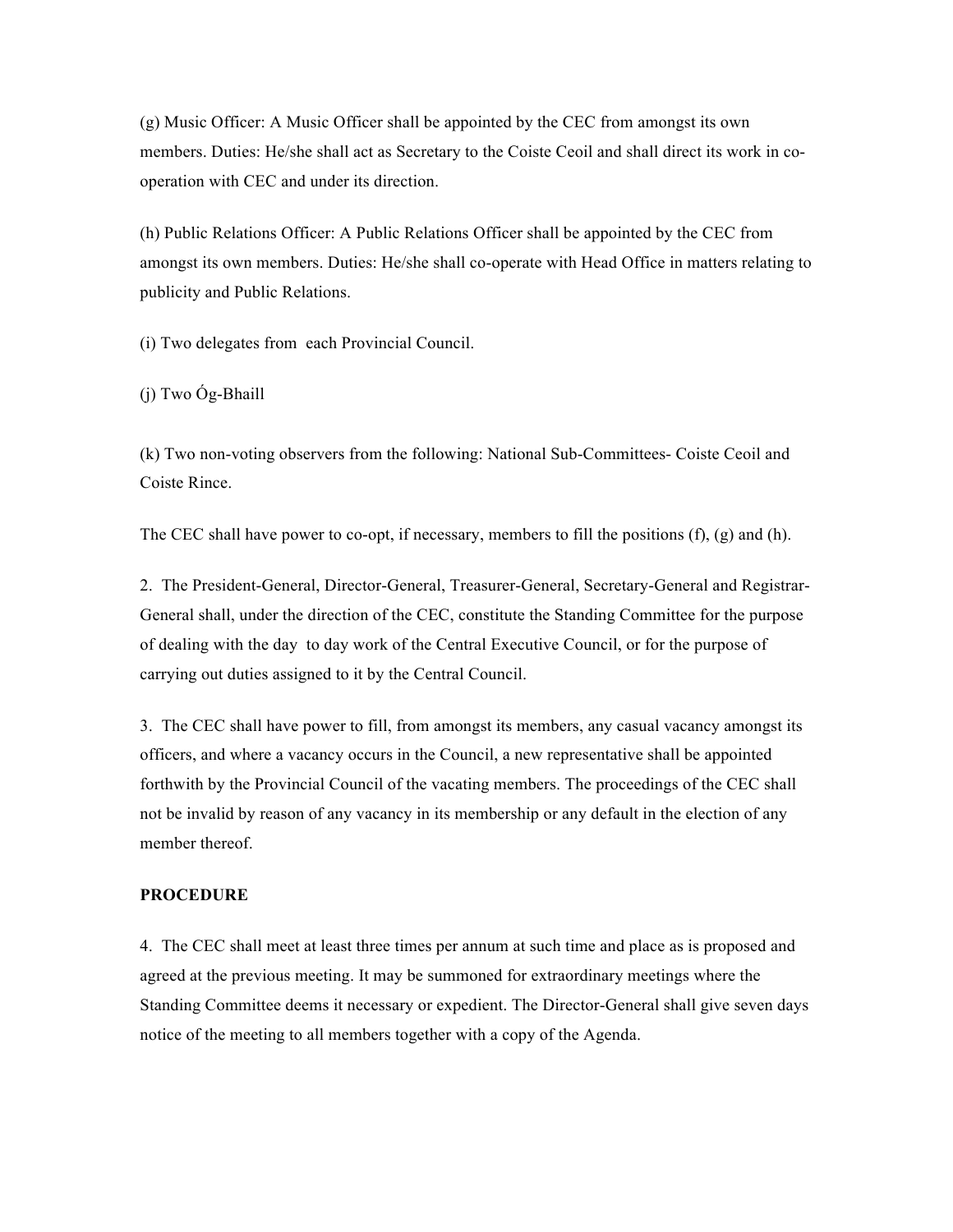5. The quorum for a CEC meeting shall be one-fifth of its members including at least two Executive Officers. The Chairman must be an Executive Officer.

6 (a) The CEC shall be the supreme governing body of An Comhaltas from Annual Congress to Annual Congress and the sole and final authority to interpret the Rules and Constitution. Its jurisdiction shall extend over the whole Movement in all matters of discipline as well as those that pertain to funds, investments and property of An Comhaltas. It shall carry out the proper exercise of this jurisdiction through its Trustees.

(b) CEC shall have the right to submit motions to Annual Congress.

7. It shall have power to decide appeals as provided for in this Constitution.

8. If in the judgement of the CEC any Unit of the Movement fails to observe the Rules of An Comhaltas as expressed in this Constitution or is guilty of action injurious to the good name of An Comhaltas, the CEC may, after consultation with the said Units immediate Superior Body, dissolve such a Unit and take over its assets.

9 (a) The CEC shall have power to raise funds, to place such levies on County Boards or Branches as shall be consistent with the well being of the movement as a whole. It shall have power to make grants or loans available to Units of the Movement for the promotion of the aims and objectives of An Comhaltas.

(b) The CEC shall have power to borrow money to advance the aims, objectives and properly authorised projects of Comhaltas. The CEC may at its discretion, authorise Branches, Co. Boards or Provincial Councils to borrow money for approved projects, and no unit of Comhaltas shall borrow money by way of loan or overdraft without prior written authority of the CEC.

10. The CEC may from time to time appoint Committees either of a General or Special character for any purpose which, in its opinion, would be better managed by such committees, but the acts of any such committees shall be submitted to the CEC for approval.

11. It shall have power to allocate the venue of Fleadh Cheoil na hÉireann in accordance with this Constitution.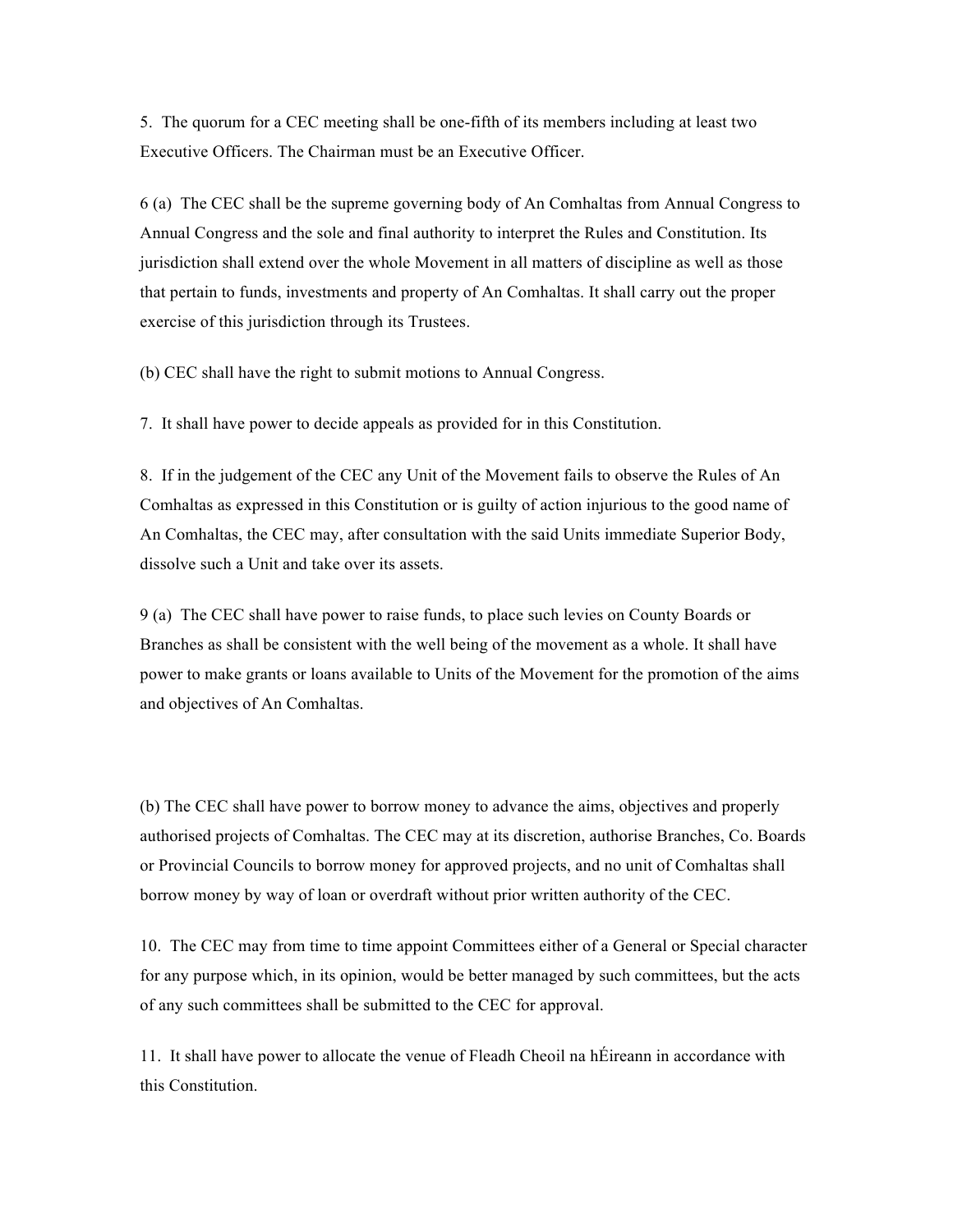12. Paid Officials: The duties, responsibilities and conditions of employment of full-time paid officials shall be determined by the CEC and shall be governed by Legal Agreements.

#### **FINANCE**

13. The financial affairs of the CEC shall be conducted in the manner described in rules 10, 11, 12, 13, 14, 15 and 17 Section 1 of this Constitution and Rules. The President-General, Secretary-General and Treasurer- General shall be responsible in all these matters to the Trustees of An Comhaltas.

14. The Treasurer-General shall present to the Annual Congress the Auditor's Report and detailed Balance Sheet audited by An Comhaltas Auditor as appointed at the previous National Congress. It shall show all receipts, expenditures, investments and assets, together with the financial position of An Comhaltas at the end of the year under review.

15. The disbursement of Government and other grants at national level shall be the sole responsibility of CEC.

16. The CEC may pay out of its funds the authorised expenses necessary to carry out its duties

17 (a) (i) All property of Comhaltas is occupied by it for the transaction of its business and for the carrying into effect of its purpose

(ii) The income and property of Comhaltas may be applied solely towards the promotion of the objectives of the Movement as set forth in this constitution

(iii) No portion of the income or property of Comhaltas may be paid or transferred directly or indirectly by way of dividend, bonus or otherwise by way of profit to its members.

(b) In the event of Comhaltas Ceoltóirí Éireann ceasing to operate and subject to existing agreements with public bodies/agencies, all assets of the movement will be transferred - in consultation with appropriate public bodies and agencies - to a non-political and non-sectarian cultural Movement holding similar aims and objectives to that of CCÉ, and which also prohibits the distribution of income and property to its members.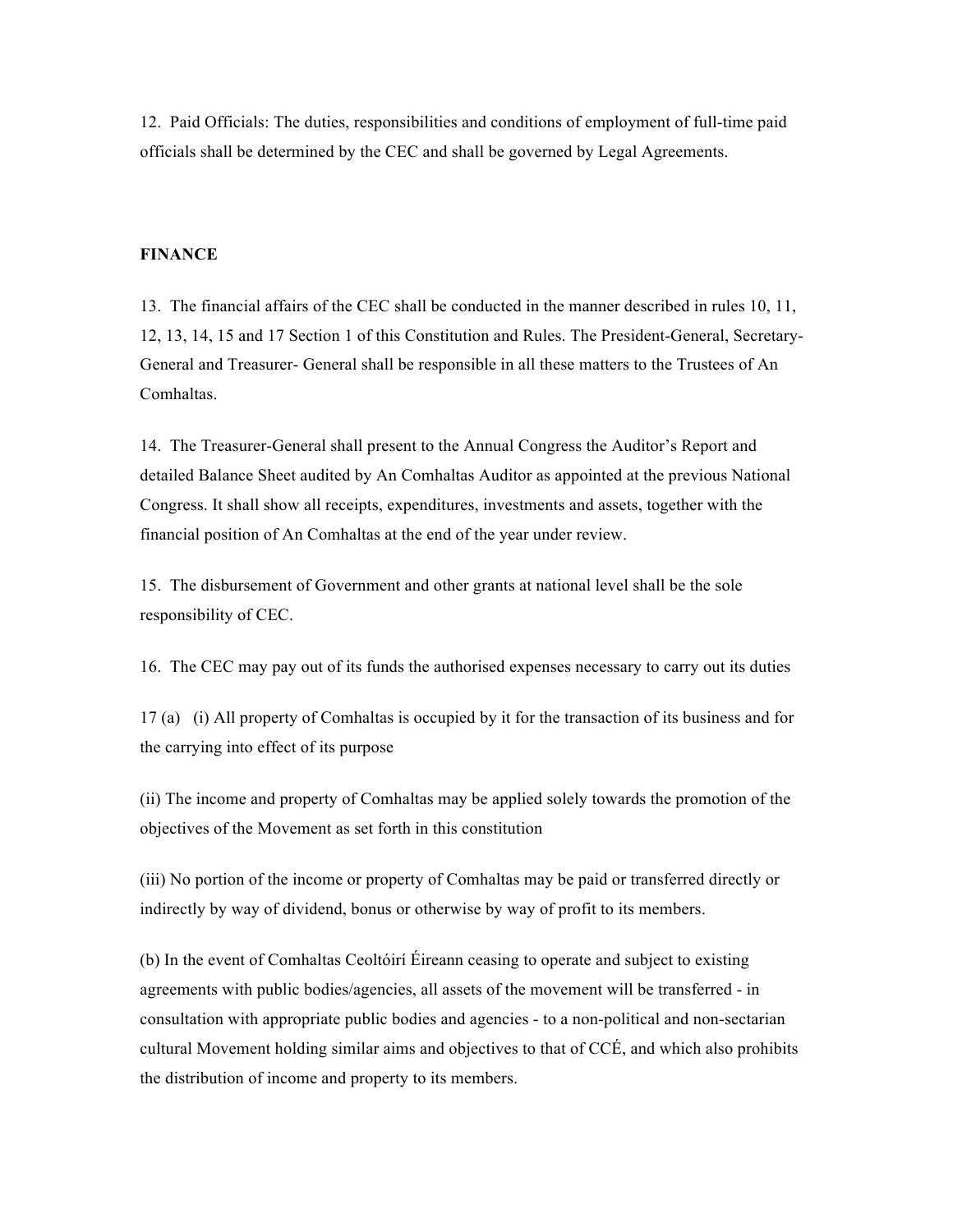(c) Comhaltas shall be supported by annual voluntary contributions.

#### **GENERAL**

18. The President-General in all cases has a casting vote in the event of a tie.

19. The President-General shall be an ex-officio member of the CEC for one year after completion of his/her term of office.

#### **SECTION 6 - TRUSTEES**

1 (a) There shall be at least one and not more than three trustees of An Comhaltas and such Trustees shall be appointed at the first Meeting of the Central Executive Council following the adoption of these rules, by a resolution of the majority of the members present and entitled to vote at that meeting. Such Trustees-General when appointed shall hold office permanently subject to the rules hereinafter set forth governing retirement, removal from office and appointment of new Trustees-General.

(b) Any Trustee-General may retire from office by giving, to the other Trustees-General and the Secretary-General of the CEC, seven days notice in writing.

 (c) Any General Meeting of the CEC may remove a Trustee-General from office, provided that there must be a majority of two-thirds of the delegates present at such meeting in favour of such removal upon a secret ballot being taken, and provided that twenty-one days prior to such meeting the Secretary-General of the CEC shall have given to the Trustee concerned notice of the motion for his/her removal from office.

(d) When a vacancy arises due to the death of a Trustee-General or his/her retirement or removal from office in accordance with the foregoing paragraph the Standing Committee shall have the power to appoint a person to act as Trustee-General until the next General Meeting of the CEC and such General Meeting shall appoint a Trustee-General.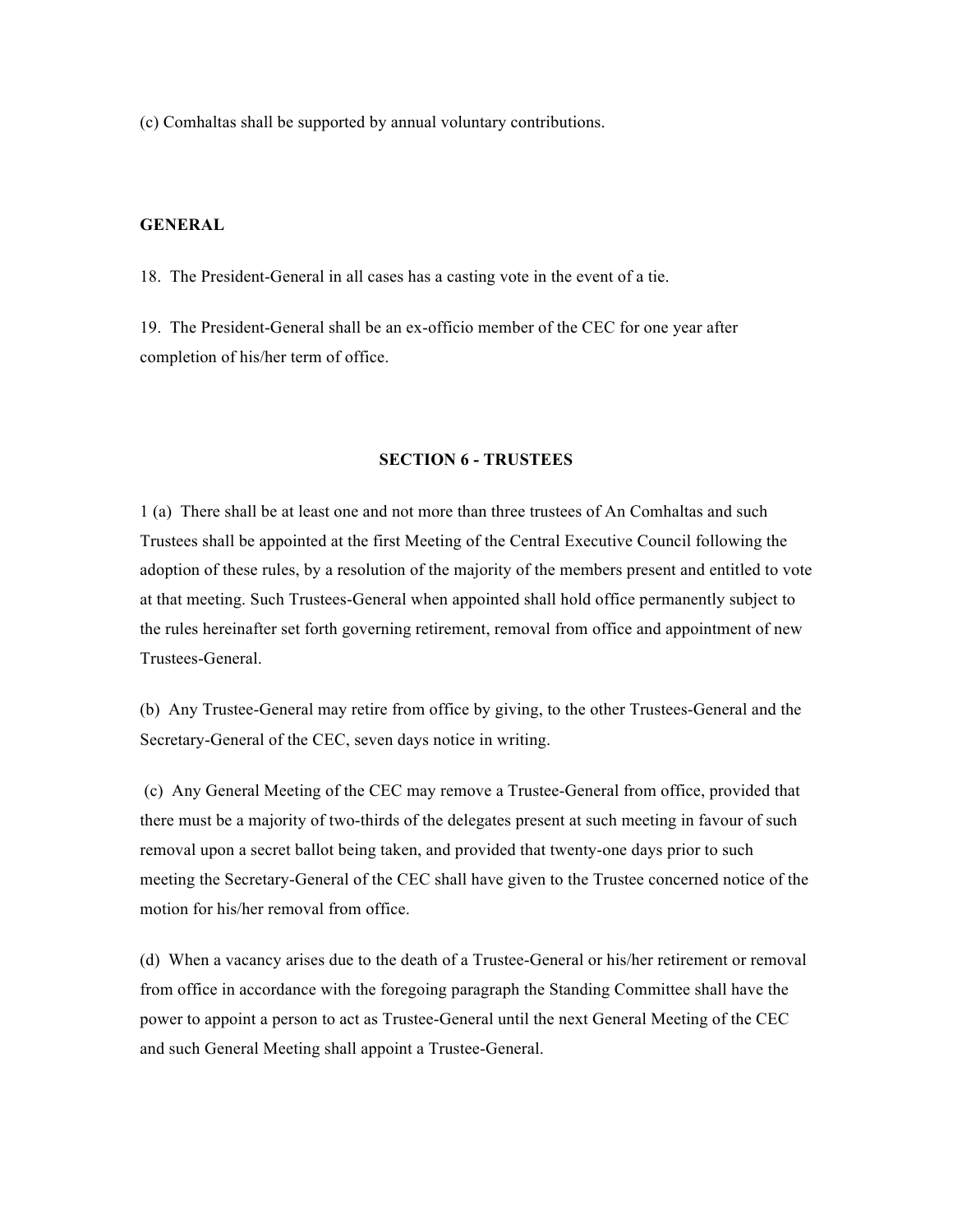2. All property of An Comhaltas both real and personal of whatever nature and wheresoever situated shall be vested in the Trustees-General by virtue of their appointment in accordance with the foregoing rule and they shall in all respects deal with and administer all such property in accordance with the direction or requirements of the Central Executive Council.

3. The Trustees-General shall institute any proceedings either criminal or civic on behalf of the CEC and shall likewise defend any such proceedings. All persons holding any property of An Comhaltas shall be responsible to the Trustees-General for the safe care and custody of such property, and the Trustees-General shall have power to sue any such person for any damage, loss or injury caused to such property

4. The CEC shall indemnify the Trustees-General against personal loss or damage arising from such legal actions.

5. The Trustees-General shall be entitled to attend any meeting of An Comhaltas or any meeting of the Executive of An Comhaltas and the Secretary- General if requested by a majority of the Trustees-General, shall call a General Meeting. The Trustees- General, if required by the Secretary-General by notice in writing delivered to each of the Trustees- General not less than twenty-one days before an Annual General Meeting, shall furnish to such Annual General Meeting a report of all or any matters relating to their Trusteeship.

#### **SECTION 7 - ANNUAL CONGRESS**

1. The Annual Congress shall be the supreme authority of An Comhaltas and shall consist of:

(a) Members of the CEC, the President-General and Secretary-General all of whom shall act in their respective capacities at the Congress

(b) Two Delegates from each affiliated Branch and County Boards. Only Branches and County Boards which were affiliated at least 28 days before Congress shall be entitled to vote

(c) The Secretary and Treasurer of each Provincial Council.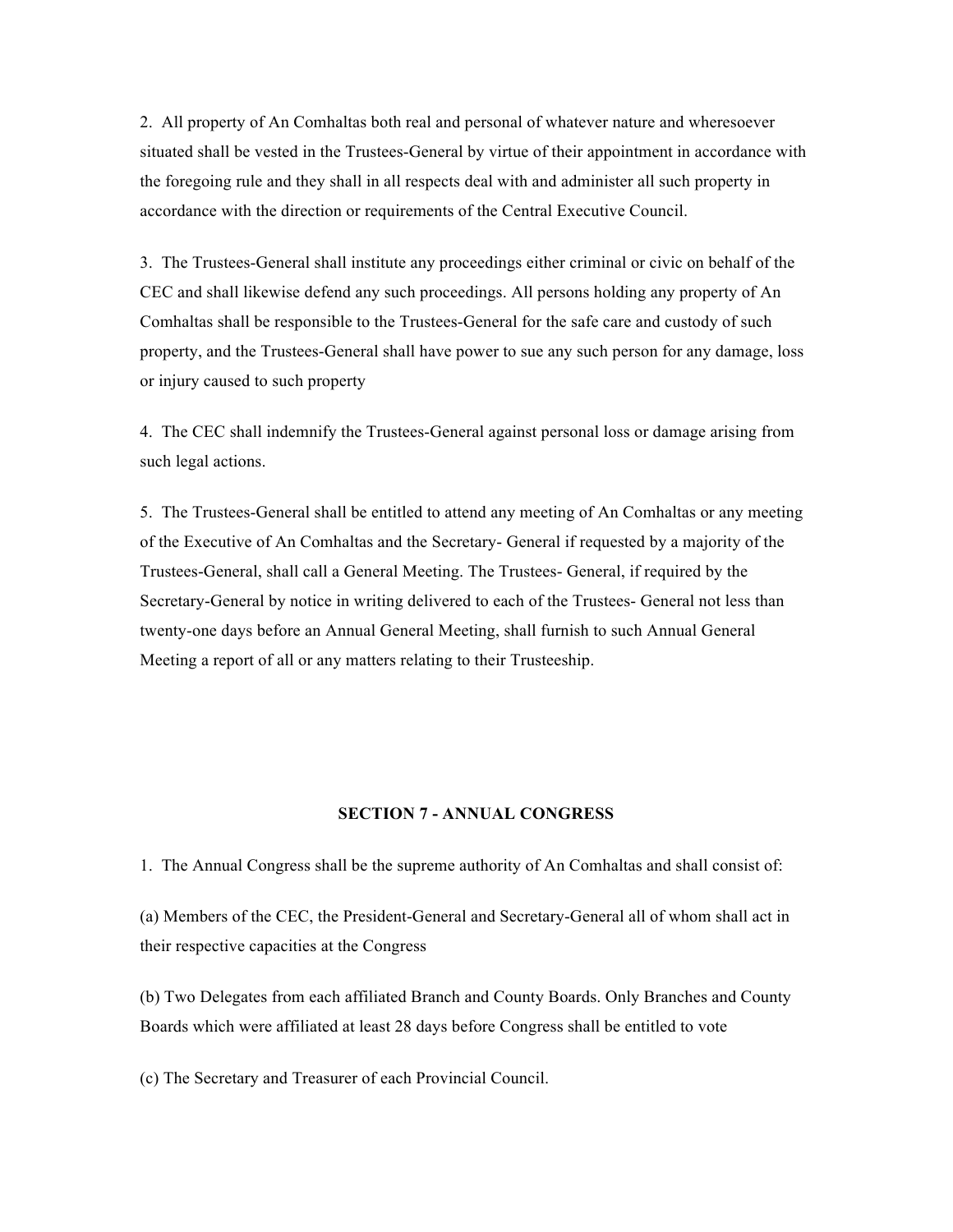Admission to Annual Congress shall be by special ticket bearing the signature of the Secretary-General and two such tickets shall be supplied to each Branch and County Board.

#### **PROCEDURE**

2. Congress shall be held, at a venue chosen at the Previous Congress, on the first Sunday of May and the previous day if necessary. No Comhaltas function shall be held during that weekend.

3. Two weeks before Congress each Unit shall be furnished with:

(a) Copies of the Agenda

(b) List of Nominees *in those instances when the North American Convention is held too late to meet the submission deadline, the North American Provincial Council Standing Committee is authorised to submit the Provincial Nominees to CCÉ Head Office within the deadline.*

(c) CEC Report

(d) Minutes.

4. A special Congress may be summoned as follows:

(a) By the CEC should the necessity arise

(b) At such time and place as the CEC may decide, but not later than 28 days after receipt by the Secretary of a written request signed by the Chairman of at least 40 branches and accompanied by a deposit of €60 to be disposed of as the special Congress may decide.

5. The Quorum of a Congress shall be one-tenth of those Representatives entitled to attend and five members of CEC.

6. The following shall be the functions and powers of Annual Congress:

(a) To elect the following Officers of the CEC:

1) President-General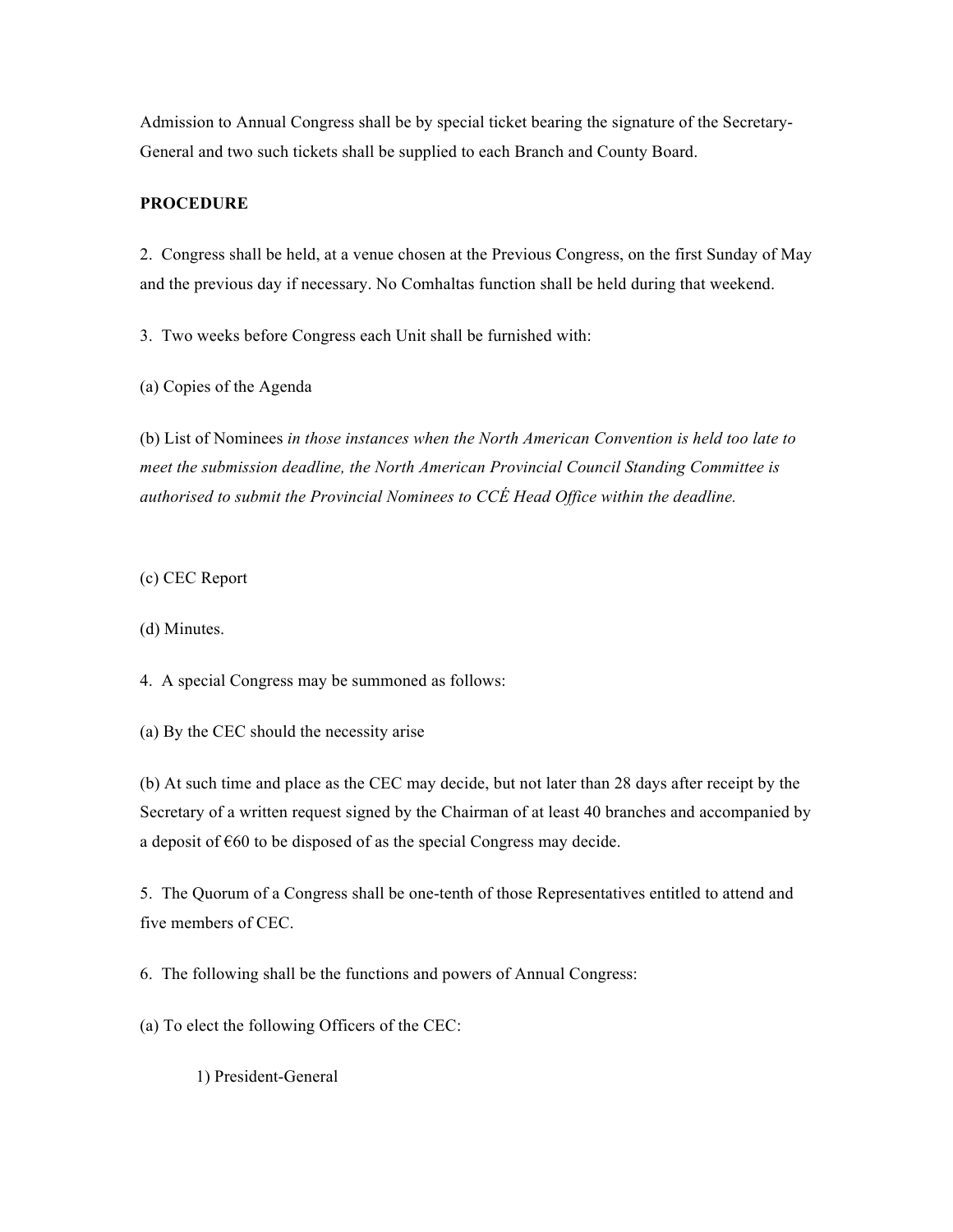#### 2) Treasurer-General

- 3) Secretary-General
- 4) Registrar-General

Two Óg-Bhaill are also elected by Congress.

(b) To appoint a qualified Auditor to audit the accounts of the CEC

(c) To amend, alter or revise the Constitution of An Comhaltas in accordance with Rules 9 and 10 Section 7

(d) To consider reports and Financial Statements of the CEC and Provincial Councils for the preceding financial year. It may delegate all or any of its powers to the Central Executive Council.

(e) To determine the amount of membership fee, and the appropriate portion of same which is to be remitted to the various units.

7. Prior to congress, the Director-General shall notify all units of the latest date for receipt of motions for the Agenda. Before the last day of February, he/she shall forward to Provincial Secretaries nomination papers for the nomination of the CEC Officers and other elected members described in Rule 20 Section 4. Motions and nominations must be in Head Office two months prior to Congress. All units of An Comhaltas are entitled to submit motions for Annual Congress.

8. Proposals for the amendment of this Constitution shall be submitted to Head-Office at least two months prior to the Congress at which they are to be discussed.

9. The Constitution can be altered only by a two-third majority of those actually attending and voting at an Annual Congress.

10. When a motion is referred to Ardchomhairle the proposing unit of the motion must be involved in all discussions with the relevant Coiste and a report produced no later than the next Annual Congress for consideration by the delegates.